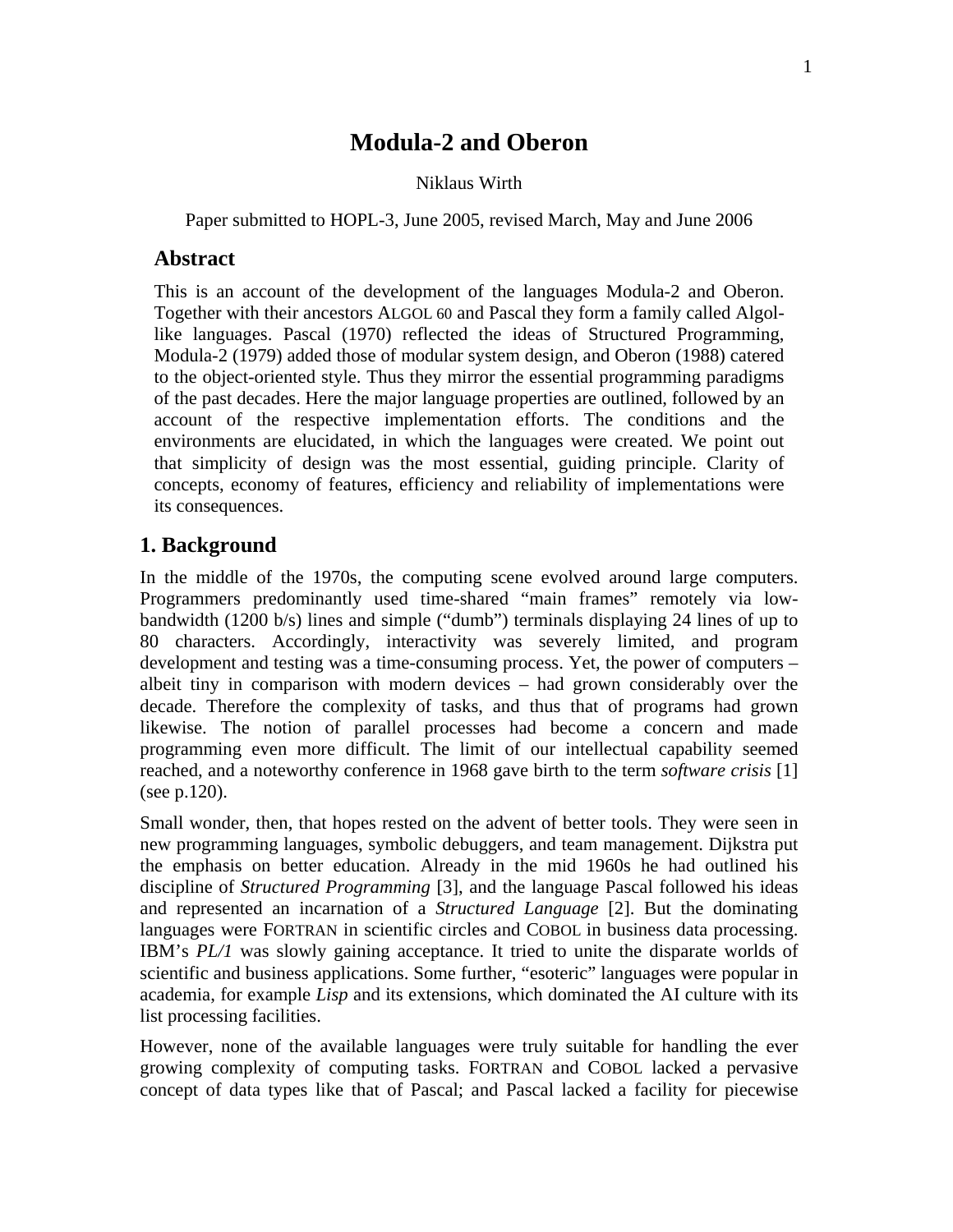compilation, and thus of program libraries. PL/1 offered everything to a certain degree. Therefore it was bulky and hard to master. The fact remained that none of the available languages was truly satisfactory.

I was fortunate to be able to spend a sabbatical year at the new Xerox Research Laboratory in Palo Alto during this time. There, on the personal workstation *Alto*, I encountered the language *Mesa*, which appeared to be the appropriate language for programming large systems. It stemmed from Pascal [2, 38], and hence had adopted a strictly static typing scheme. But it also allowed to develop parts of a system – called modules – independently, and to bind them through the linking loader into a consistent whole. This alone was nothing new. It was new, however, for strongly typed languages, guaranteeing type consistency between the linked modules. Therefore, compilation of modules was not called independent, but *separate compilation*. We will return to this topic later.

As Pascal had been Mesa's ancestor, Mesa served as Modula-2's guideline. Mesa had not only adopted Pascal's style and concepts, but also most of its facilities, to which were added many more, as they all seemed either necessary or convenient for system programming. The result was a large language, difficult to fully master, and more so to implement. Making a virtue out of necessity, I simplified Mesa, retaining what seemed essential, and preserving the appearance of Pascal. The guiding idea was to construct a genuine successor of Pascal meeting the requirements of system engineering, yet also to satisfy my teacher's urge to present a systematic, consistent, appealing, and teachable framework for professional programming.

In later years, I was often asked, whether indeed I had designed Pascal and Modula-2 as languages for teaching. The answer is "Yes, but not only". I wanted to teach *programming* rather than a language. A language, however, is needed to express programs. Thus, the language must be an appropriate tool, both for formulating programs and for expressing the basic concepts. It must be supportive, rather than a burden! But I also hasten to add that Pascal and Modula-2 were not intended to remain confined to the academic classroom. They were expected to be useful in practice. Further comments can be found in [44].

To be accurate, I had designed and implemented the predecessor language Modula [7 - 9] in 1975. It had not been conceived as a general-purpose language, but rather as a small, custom-tailored language for experimenting with concurrent processes and primitives for their synchronization. Its features were essentially confined to this topic, such as process, signal, and monitor [6]. The monitor, representing critical regions with mutual exclusion, mutated into modules in Modula-2. Modula-2 was planned to be a full-scale language for implementing the entire software for the planned personal workstation *Lilith* [12, 19]. This had to include device drivers and storage allocator, as well as applications like document preparation and e-mail systems.

As it turned out later, Modula-2 was rather too complex. The result of an effort at simplification ten years later was Oberon.

## **2. The Language Modula-2**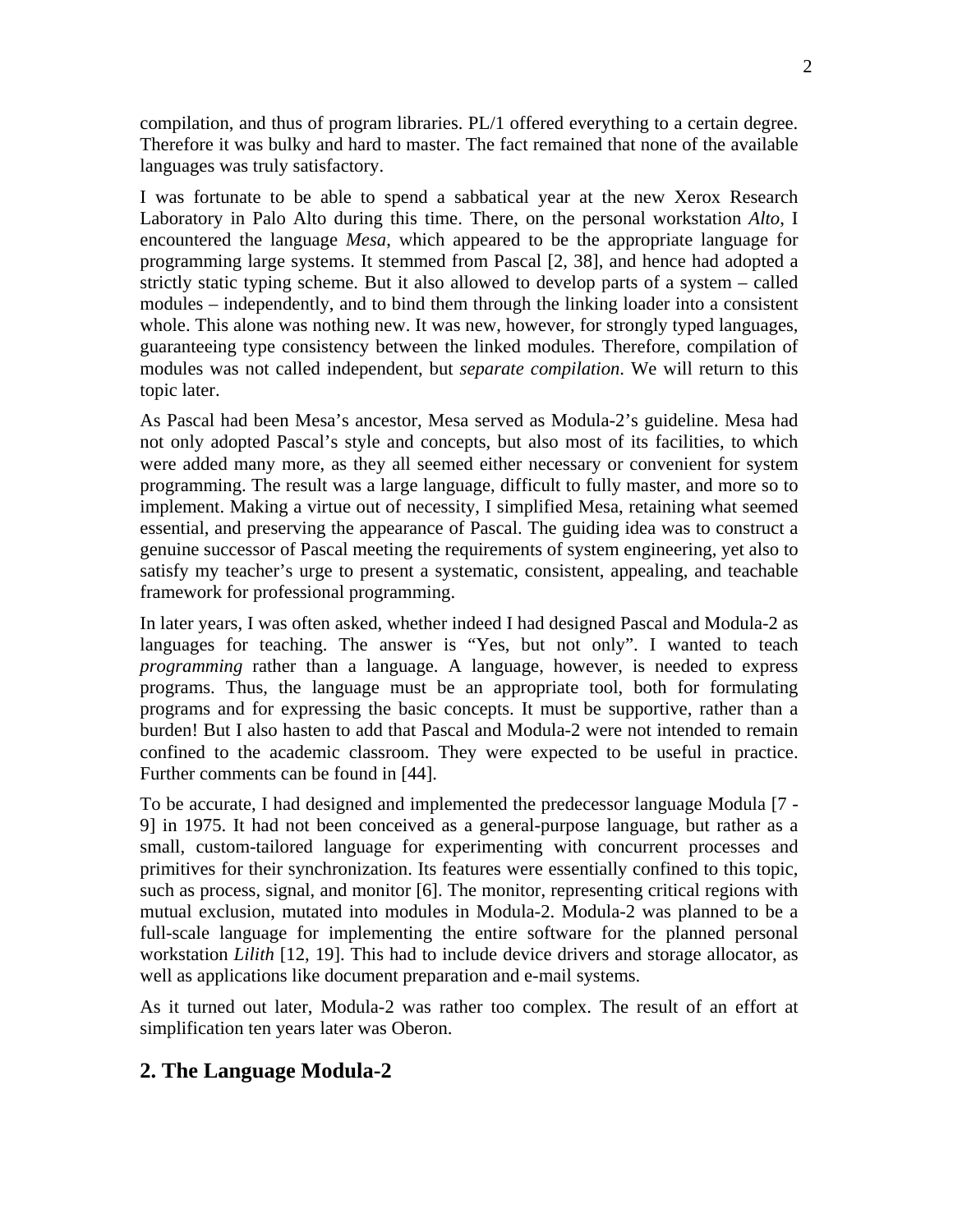The defining report of Modula-2 appeared in 1979, a textbook in 1982 [13]. A tutorial was published, following a growing popularity of the language, in [17, 18]. In planning Modula-2, I saw it as a new version of Pascal, updated to the requirements of the time, and I seized the opportunity to correct various mistakes in Pascal's design, such as, for example, the syntactic anomaly of the dangling "else", the incomplete specification of procedure parameters, and others. Apart from relatively minor corrections and additions the primary innovation was that of modules.

# **2.1. Modules**

ALGOL had introduced the important notions of limited scopes of identifiers and of the temporary existence of objects. The limited visibility of an identifier and the limited lifetime of an object (variable, procedure), however, were tightly coupled: All existing objects were visible, and one that was not visible, did not exist (was not allocated). This tight coupling was an obstacle in some situations. We refer to the well-known function to generate the next pseudo-random number, where the last one must be stored to compute the next, while remaining invisible. ALGOL's designers noticed this, and quickly remedied the shortcoming by introducing the *own* property, an unlucky idea. An appropriate example is a procedure for generating pseudo-random numbers (c1, c2, c3 stand for constants):

```
real procedure random; 
begin own real x; 
   x := (c1*x + c2) \mod c3; random := x
end
```
Here *x* is invisible outside the procedure. However, its computed value is retained and available the next time the procedure is called. Hence *x* cannot be allocated on a stack like ordinary local variables. The inadequacy of the own concept becomes apparent, if one considers how an initial value should be given to *x*.

Modula's solution was found in a second scoping structure, the *module*. In the first, the procedure (*block* in ALGOL), locally declared objects are allocated (on a stack) when control reaches the procedure, and de-allocated when the procedure terminates. With the second, the module, no allocation is associated; only visibility is affected. The module merely constitutes a wall around the local objects, through which only those objects are visible that are explicitly specified in an "export" or an "import" list. In other words, the wall makes every identifier declared within a module invisible outside, unless it occurs in the *export list*, and it makes every identifier declared in a surrounding module invisible inside, unless it occurs in the module's *import list*. This definition makes sense, if modules are considered as nestable, and it represents the concept of *information hiding* as first postulated by D.L.Parnas in 1972 [4].

Visibility being controlled by modules and existence by procedures, the example of the pseudo-random number generator now turns out as follows in Modula-2. Local variables of modules are allocated when the module is loaded, and remain allocated until the module is explicitly discarded.

**module** RandomNumbers; **export** random;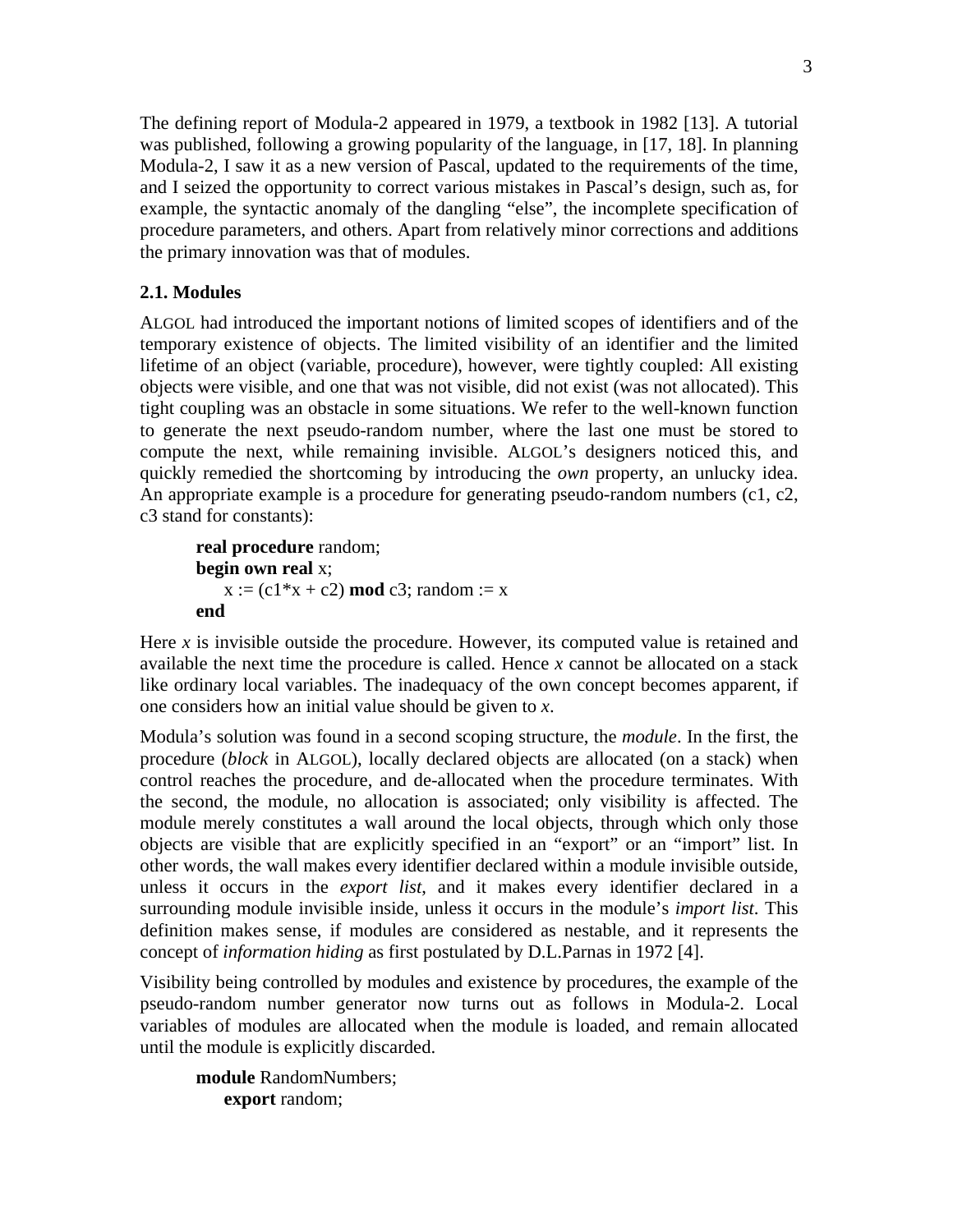```
var x: real; 
   procedure random(): real; 
   begin x := c1*x + c2 mod c3; return x
   end random; 
begin x := c0 (*seed*)
end RandomNumbers
```
The notation for a module was chosen identical to the one of a monitor proposed by Hoare in 1974 [6], but is without connotation of mutual exclusion of concurrent processes (as in Modula [7]).

Modula-2's module can also be regarded as a representation of the concept of *abstract data type* postulated by B. Liskov in 1974 [5]. A module representing an abstract type exports the type, typically a record structured type, and the set of procedures and functions applicable to it. The type's structure remains invisible and inaccessible from the outside of the module. Such a type is called *opaque*. This makes it possible to postulate module invariants. Probably the most popular example is the stack. (In order to exhibit the principle, we refrain from providing the guards  $s.n < N$  for *push* and  $s.n > N$ *0* for *pop*).

```
module Stacks; 
   export Stack, push, pop, init; 
   type Stack = record n: integer; (*0 \le n < N^*) a: array N of real 
                    end ; 
    procedure push(var s: Stack; x: real); 
   begin s.a[s.n] := x; inc(s.n) end push;
   procedure pop(var s: Stack): real; 
    begin dec(s.n); return s.a[s.n] end pop; 
   procedure init(var s: Stack); 
   begin s.n := 0 end init
```
**end** Stacks

Here, it would be desirable to parameterize the type definition. A stack's size and element type (here *N* and *real*) are obvious candidates for type parameters. The impossibility to do so makes the limitations of Modula-2's form of module for this purpose apparent. As an aside, we note that in object-oriented languages the concept of data type is merged with the module concept and is called a *class*. The fact remains that the two notions have different purposes, namely data structuring and information hiding, and they should not be confused, particularly so in languages used for teaching programming.

The basic idea behind Mesa's module concept was also information hiding, as communicated by Ch. Geschke, J. Morris and J. Mitchell in various discussions [10, 11]. But its emphasis was on decomposing very large systems into relatively large components, called modules. Hence, Mesa's modules were not nestable, but formed separate units of programs. Clearly, the key issue was to *interface*, to connect such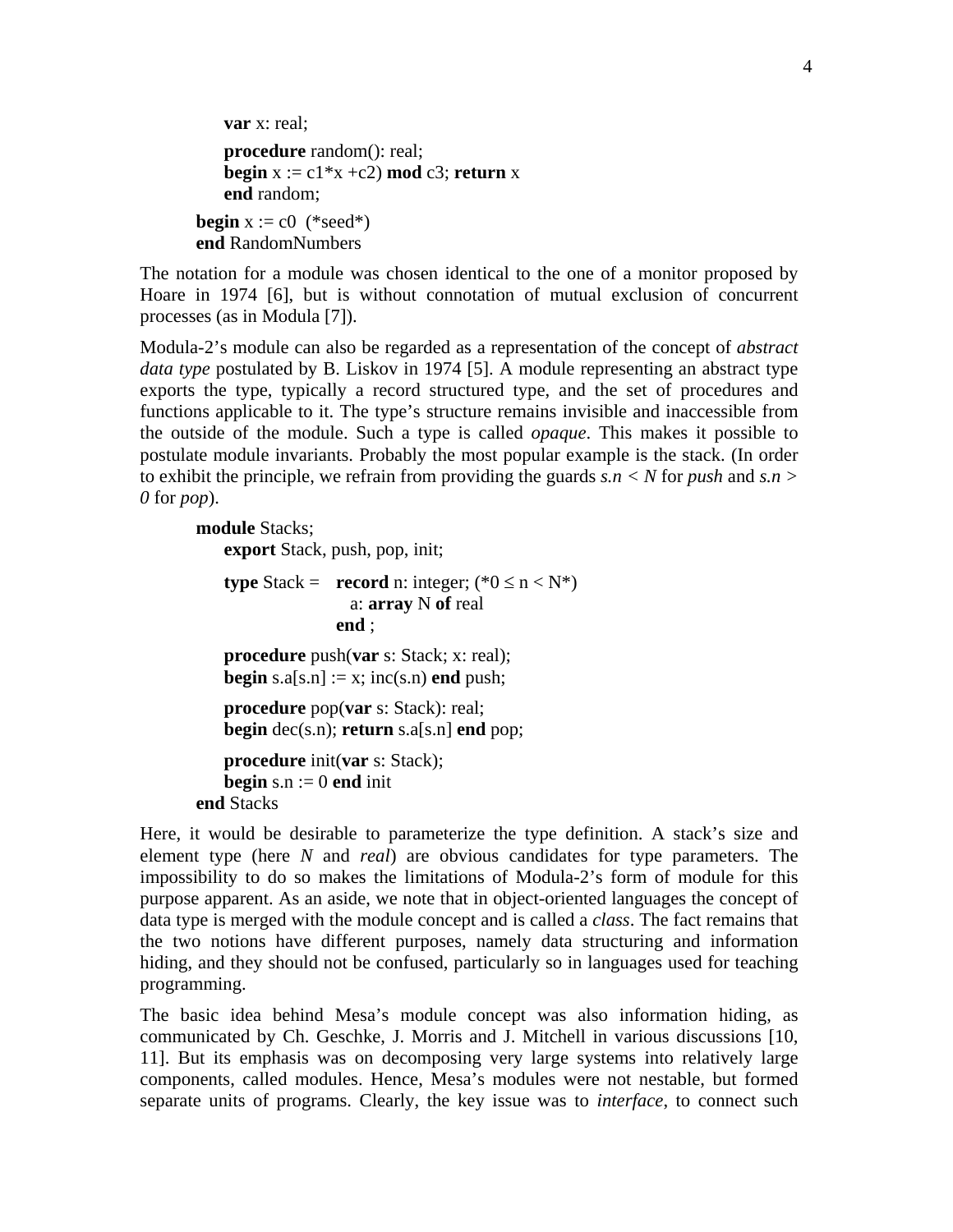modules. However, it was enticing to unify the concepts of information hiding, nested modules, monitors, abstract data types, and Mesa system units into a single construct. In order to consider a (global) module as a program, we simply need to imagine a universe, into which global modules are exported and from which they are imported.

A slight distinction between inner, nested modules and global modules seemed nevertheless advisable from both the conceptual aspect and that of implementation. After all, global modules appear as the parts of a large system that are typically implemented by different people or teams. The key idea is that such teams design the interfaces of their parts together, and then can proceed with the implementations of the individual modules in relative isolation. To support this paradigm, Mesa's module texts were split in two parts: The *implementation part* corresponds to the conventional "program". The *definition part* is the summary of information about the exported objects, the module's *interface,* and hence replaces the export list.

If we consider the example of module *Stacks* and reformulate it under this aspect, its definition part is

**definition** Stacks;  **type** Stack; **procedure** push(**var** s: Stack; x: real); **procedure** pop(**var** s: Stack): real; **procedure** init(**var** s: Stack); **end** Stacks

This, in fact, is exactly the information a user (client) of module *Stacks* needs to know. He must not be aware of the actual representation of stacks, which implementers may change even without notifying clients. 25 years ago, this water tight and efficient way of type and version consistency checking put Mesa and Modula-2 way ahead of their successors, including the popular Java and C++.

Modula-2 allowed for two forms of specifying imports. In the simple form the module's identifier is included in the import list:

### **import** M

In this case all objects exported by *M* become visible. For example, identifiers *push* and *pop* declared in *Stacks* are denoted by *Stacks.push* and *Stacks.pop* respectively. When using the second form

### **from** M **import** x, P

the unqualified identifiers  $x$  and  $P$  denote the respective objects declared in  $M$ . This second form became most frequently used, but in retrospect proved to be rather misguided. First, it could lead to clashes, if the same identifier was exported by two different (imported) modules. And second it was not immediately visible in a program text, where an imported identifier was declared.

A further point perhaps worth mentioning in this connection is the handling of exported enumeration types. The desire to avoid long export lists led to the (exceptional) rule that the export of an enumeration type identifier implies the export of all constant identifiers of that type. As nice as this may sound for the abbreviation enthusiast, it also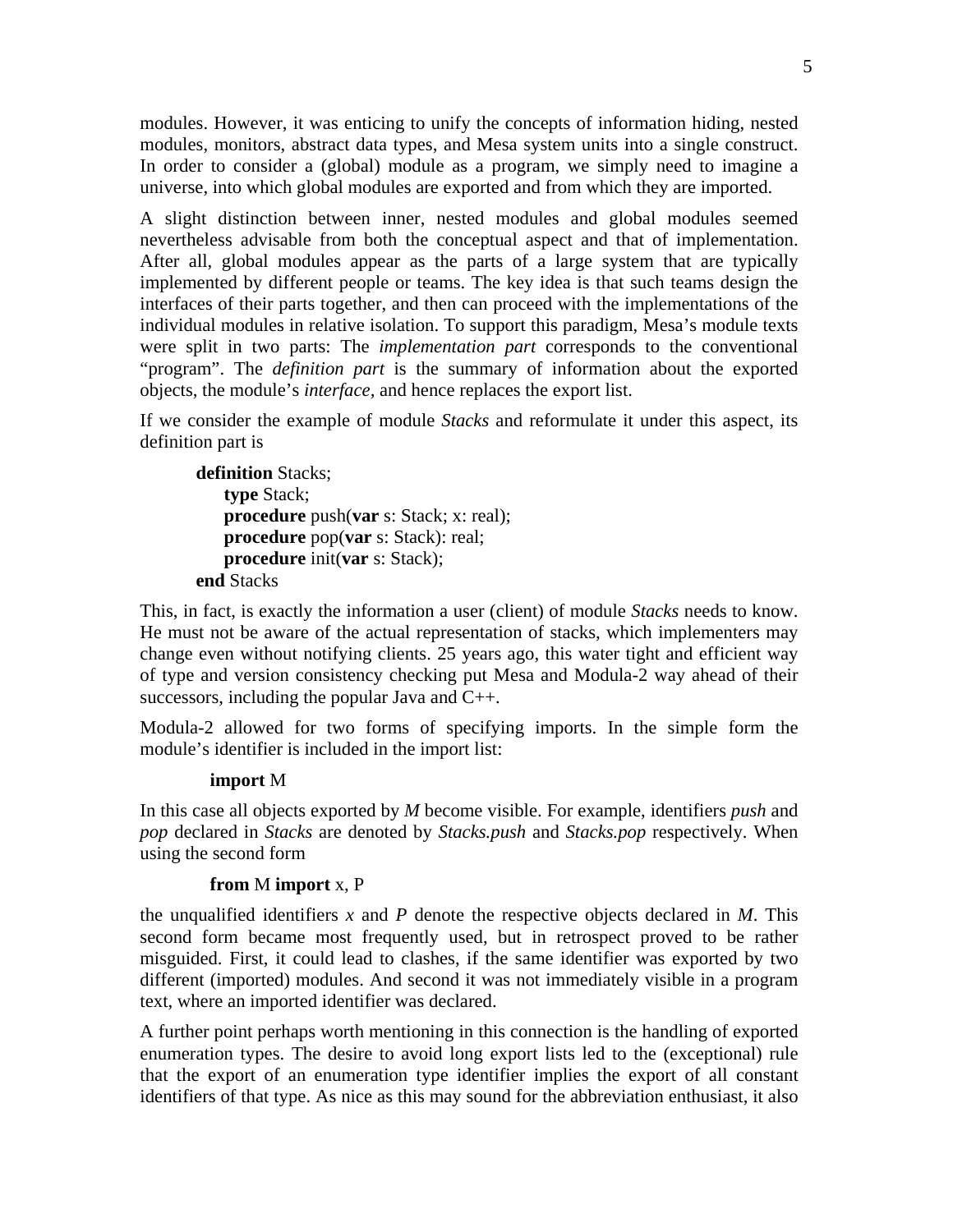has negative consequences, again in the form of identifier clashes. This occurs if two enumeration types are imported which happen to have at least one common constant identifier. Furthermore, identifiers may now appear that are neither locally declared, nor qualified by a module name, nor visible in an import list; an entirely undesirable situation in a structured language.

Whereas the notation for the module concept is a matter of language design, the paradigm of system development by teams influenced the implementation technique, the way modules are compiled and linked. Actually, the idea of compiling parts of a program, such as subroutines, independently was not new; it existed since the time of FORTRAN. However, strongly typed languages add a new aspect: Type compatibility of variables and operators must not only be guaranteed among statements within a module, but also, and in particular *between* modules. Hence, the term of *separate compilation* was used in contrast to *independent compilation* without consistency checks between modules. With the new technique the definition (interface) of a module is compiled first, thereby generating a *symbol file*. This file is inspected not only upon compilation of the module itself, but also each time a client module is compiled. The specification of a module name in the import list causes the compiler to load the respective symbol file, providing the necessary information about the imported objects. A most beneficial consequence is that the inter-module checking occurs at the time of compilation rather than each time a module is linked.

One might object that this method is too complicated, and that the same effect is achieved by simply providing the service module's definition (interface) in source form whenever a client is compiled. Indeed, this solution was adopted, for example in Turbo Pascal with its *include files*, and virtually all successors up to Java. But it misses the whole point. In system development, modules undergo changes, and they grow. In short, new *versions* emerge. This bears the danger of linking a client with wrong, old versions of servers -- with disastrous consequences. A linker must guarantee the correct versions are linked, namely the same as were referenced upon compilation. This is achieved by letting the compiler provide every symbol file and every object file with a *version key*, and to make compilers and linkers check the compatibility of versions by inspecting their keys. This idea went back to Mesa, and it quickly proved to be an immense benefit, and soon became indispensable.

#### **2.2. Procedure Types**

An uncontroversial, fairly straight-forward, and most essential innovation was the procedure type, also adopted from Mesa. In a restricted form it had been present also in Pascal, even ALGOL, namely in the form of parametric procedures. Hence, the concept needed only to be generalized, i.e. made applicable to parameters and variables. In respect to Pascal (and ALGOL), the mistake of incomplete parameter specification was amended, making the use of procedure types type-safe. This is an apparently minor, but in reality most essential point, because a type-consistency checking system is worthless if it contains loopholes.

#### **2.3. The Type** CARDINAL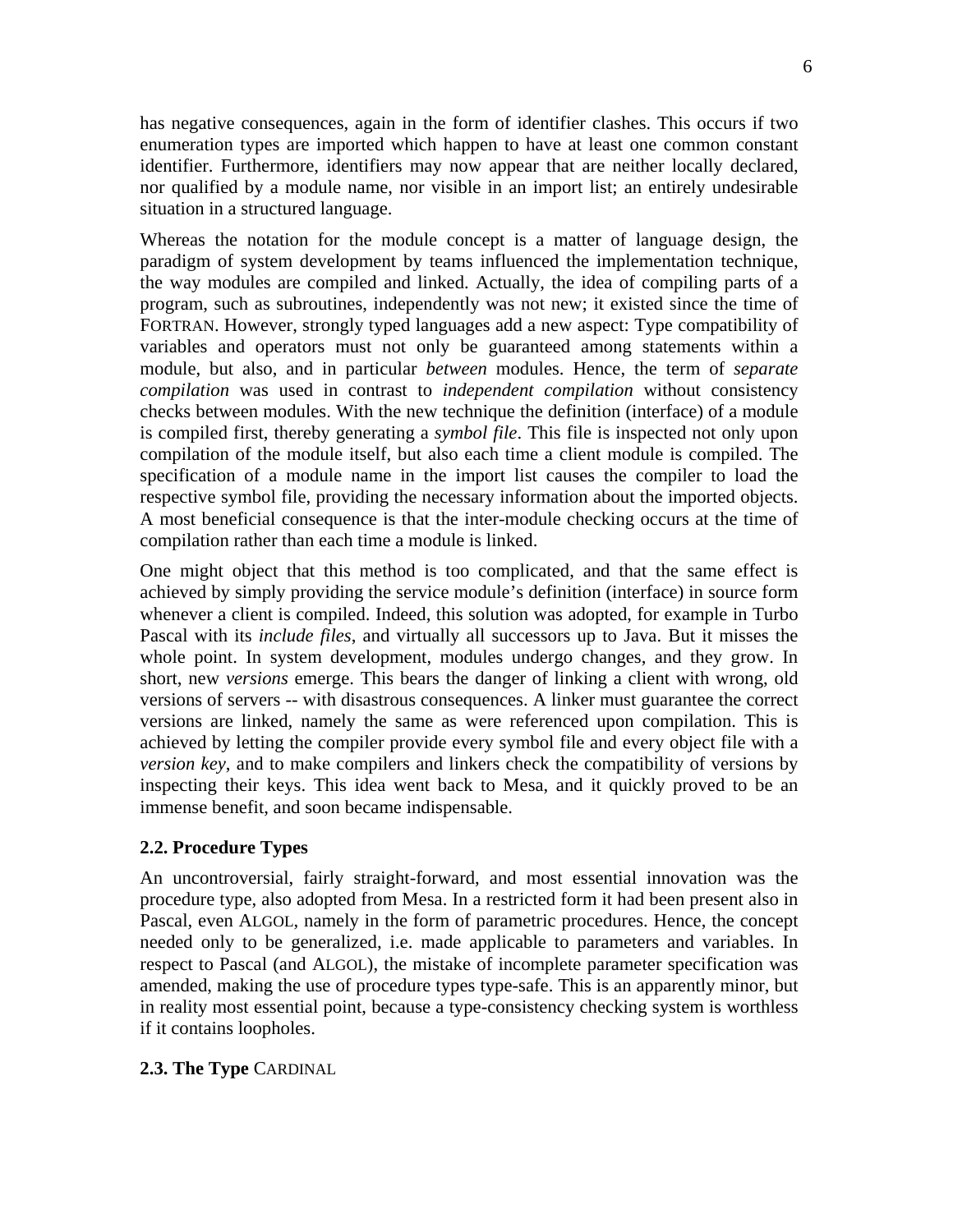The 1970s were the time of the 16-bit minicomputers. Their word length offered an address range from 0 to  $2^{16}$ -1, and thus a memory size of 64K. Whereas around 1970, this was still considered adequate, it later became a severe limitation, as memories became larger and cheaper. Unfortunately, computer architects insisted on byte addressing, thus covering only 32K words.

In any case, address arithmetic required unsigned arithmetic. Consequently, signed as well as unsigned arithmetic was offered, which effectively differed only in the interpretation of the sign bit in comparisons and in multiplication and division. We therefore introduced the type CARDINAL  $(0 \ldots 2^{16} - 1)$  to the set of basic data types, in addition to INTEGER  $(-2^{15} \dots 2^{15}-1)$ . This necessity caused several surprises. As a subtle example, the following statement, using a CARDINAL variable *x*, became unacceptable.

 $x := N-1$ ; while  $x \ge 0$  do  $S(x)$ ;  $x := x-1$  end

The correct solution, avoiding a negative value of *x,* is of course

 $x := N$ ; while  $x > 0$  do  $x := x-1$ ;  $S(x)$  end

Also, the definitions of division and remainder raised problems. Whereas mathematically correct definitions of quotient *q* and remainder *r* of integer division *x* by *y* satisfy the equation

 $q \times y + r = x$ ,  $0 \le r < y$ 

which yields, for example  $(7 \text{ div } 3) = 2$  and  $(-7 \text{ div } 3) = -3$ , most available computers provided a division, where  $(-x)$  div  $y = -(x \div y)$ , that is,  $(-7 \div 3) = -2$ .

#### **2.4. Low-level Facilities**

Facilities that make it possible to express situations which do not properly fit into the set of abstractions constituting the language, but rather mirror properties of the computer, are called *low-level facilities*. Although necessary at the time – for example to program device drivers and storage managers - I believe that they were introduced too light-heartedly, in the naive assumption that programmers would use them only sparingly and as a last resort. In particular, the concept of *type transfer function* was a major mistake. It allows the type identifier *T* to be used in expressions as a function identifier: The value of  $T(x)$  is equal to x, whereby x is interpreted as being of type *T*, i.e. *x* is *cast* into a *T*. This interpretation inherently depends on the underlying (binary) representation of data types. Therefore, every program making use of this facility is inherently implementation-dependent, a clear contradiction of the fundamental goal of high-level languages.

In the same category of easily misused features is the *variant record*, a feature inherited from Pascal (see [13], Chap. 20). The real stumbling block is the variant without tag field. The tag field's value is supposed to indicate the structure currently assumed by the record. If a tag is missing, no possibility exists to determine the current variant. It is exactly this lack which can be misused to access record fields with intentionally "wrong" types.

#### **2.5. What was left out**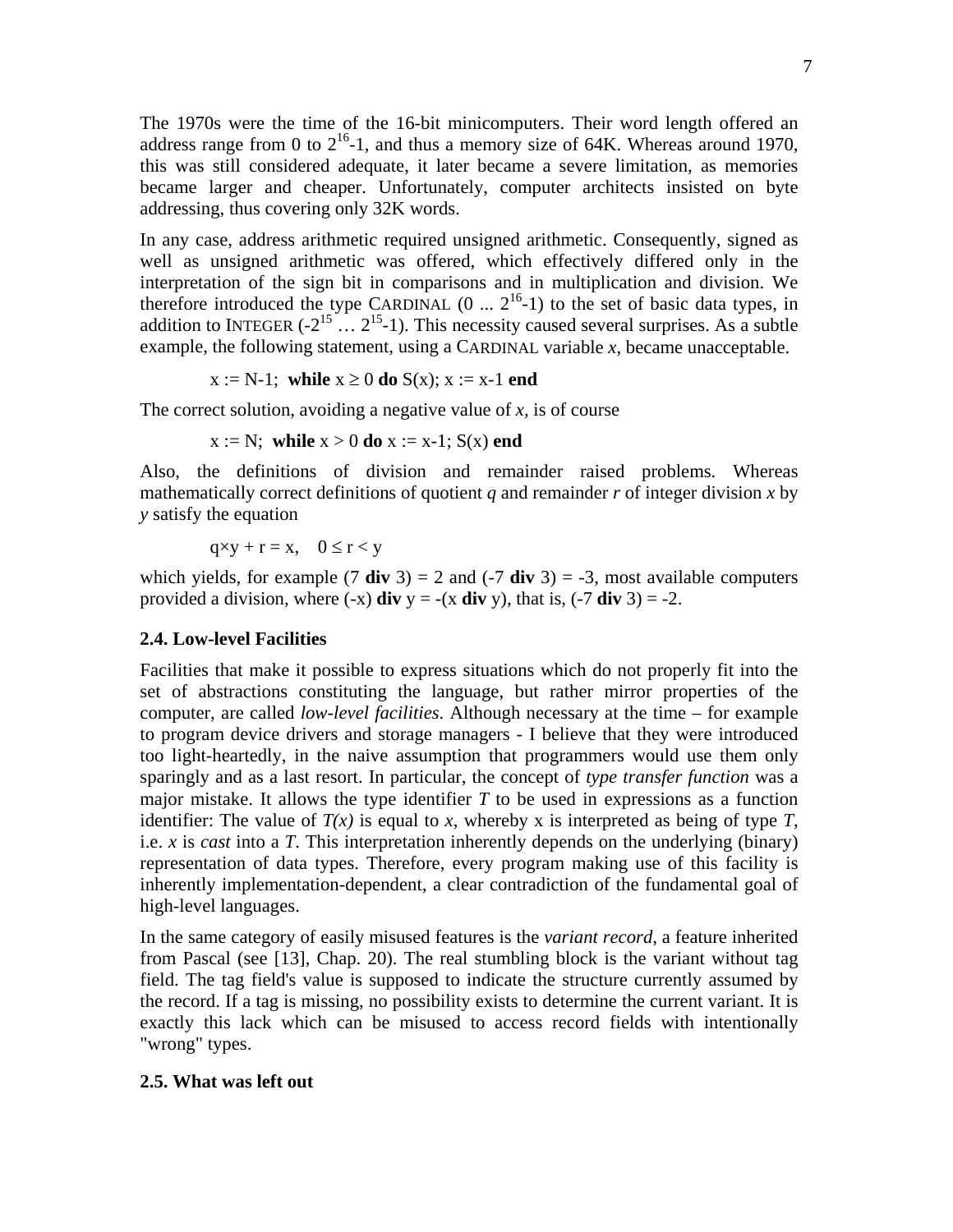C.A.R. Hoare used to remark that a language is indeed defined by the features it includes, but more so even by those which it excludes. My own guide-line was to omit features, whose correct semantics and best form were still unknown. Therefore it is worth while mentioning what was left out.

*Concurrency* was a hot topic, and still is. There was no clear favorite way to express and control concurrency, and hence no set of language constructs that clearly offered themselves for inclusion. One basic concept was seen in concurrent processes synchronized by *signals* (or conditions), and involving critical regions of mutual exclusion in the form of monitors [6]. Yet, it was decided that only the very basic notion of coroutines would be included in Modula-2, and that higher abstractions should be programmed as modules based on co-routines. This decision was even more plausible, because the primitives could well be classified as low-level facilities, and their realization encapsulated in a module (see [13], Chap. 30 and 31).

We also abandoned the belief that *interrupt handling* should be treated by the same mechanism as programmed process switching. Interrupts are typically subject to specific real-time conditions. Real-time response is impaired beyond acceptable limits, if interrupts are handled by very general, complicated switching and scheduling routines.

*Exception Handling* was widely considered as a must for any language suitable for system programming. The concept originated from the need to react in special ways to rare situations, such as arithmetic overflow, index values being beyond a declared range, access via nil-pointer, etc., generally conditions of "unforeseen" error. Then the concept was extended to let any condition be declarable as an exception requiring special treatment. What lent this trend some weight was the fact that the program handling the exception might lie in a procedure different from the one in which the exception occurred (was *raised*), or even in a different module. This precluded the programming of exception handling by conventional conditional statements. Nevertheless, we decided not to include exception handling (with the exception of the ultimate exception called *Halt*).

Modula-2 features pointers and thereby implies dynamic storage allocation. Allocation of a variable  $x \uparrow$  is expressed by the standard procedure *Allocate(x)*, typically taking storage from a pool area (*heap*). A return of storage to the pool is signaled by the standard procedure *Deallocate(x)*. This was known to be a highly unsatisfactory solution, because it allows to return records (storage) that are still reachable from other, valid pointer variables, and therefore constitutes a rich source of disastrous errors.

The alternative is to postulate a *global storage management*, which retrieves unused storage automatically, that is, a *garbage collector.* We rejected this for several reasons.

1. I believed it was better if programmers would devise their own storage managers, thus obtaining the most *effective use* of storage for the case at hand. This was of great importance at the time, considering the small memory size, such as 64k bytes for the PDP-11, on which Modula-2 was first implemented.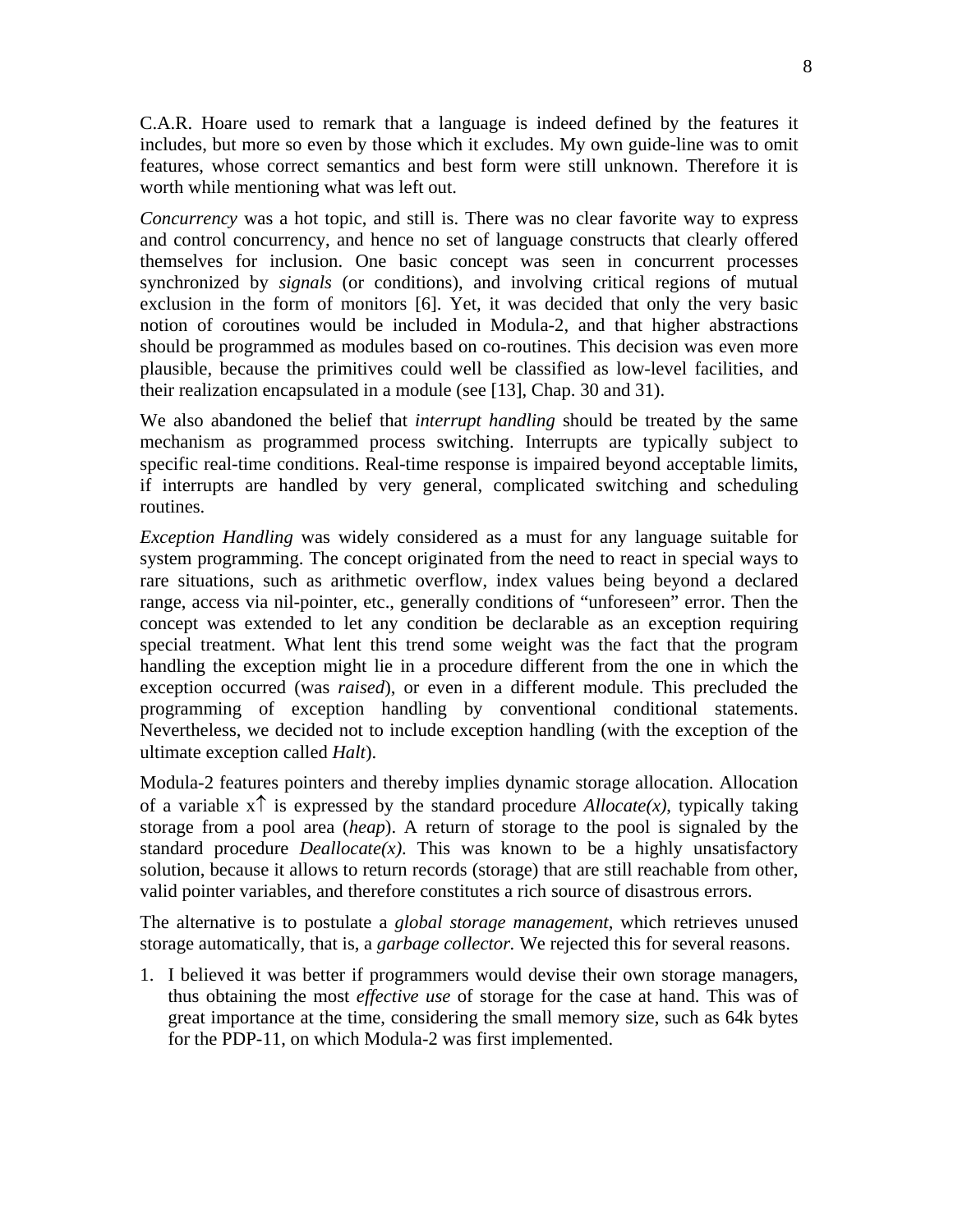- 2. Garbage collectors could activate themselves at *unpredictable* times, and hence preclude dependable real-time performance, which was considered an important domain of applications of Modula-2.
- 3. Garbage collectors must rely on incorruptible meta-data about all variables in use. Given the many loopholes for breaching the typing system, it was considered impossible to devise secure garbage collection with a reasonable effort. The flexibility of the language had become its own impediment. Even today, providing a garbage collector with an unsafe language is a sure guarantee for occasional crashes.

## **3. Implementations**

Although a preliminary technical memorandum stating certain goals and concepts of the new language was written in 1977, the effective language design took place in 1978-79. Concurrently, a compiler implementation project was launched. The available machinery was a single DEC PDP-11 with a 64K-byte store. The single-pass strategy of our Pascal compilers could not be adopted; a multipass approach was unavoidable in view of the small memory. It had actually been the Mesa implementation at the Palo Alto Research Center (PARC) of Xerox which had proved possible what I had believed to be impracticable, namely to build a complete compiler operating on a small computer. The first Modula-2 compiler, written by K. van Le in 1977 consisted of 7 passes, each generating sequential output written onto the 2M-byte disk. This number was reduced in a second design by U. Ammann to 5 passes in 1979. The first pass, the scanner, generated a token string and a hash table of identifiers. The second pass (parser) performed syntax analysis, and the third pass handled the task of type checking. Passes 4 and 5 were devoted to code generation. This compiler was operational in early 1979.

In the meantime, a new Modula-2 compiler was designed in 1979-80 by L. Geissmann and Ch. Jacobi with the PDP-11 compiler as a guide, but taking advantage of the features of the new Lilith computer. *Lilith* was designed by the author and R. Ohran along the guide lines of the Xerox *Alto* [12, 19, 21]. It was based on the excellent Am2901 bit-slice processor of AMD, and it was microprogrammed. The new Modula-2 compiler consisted of only four passes, code generation being simplified due to the new architecture. Development took place on the PDP-11. Concurrently, the operating system *Medos* was implemented by S. Knudsen - a system essentially following in the footsteps of batch systems with program load and execute commands entered from the keyboard. At the same time, display and window software was designed by Ch. Jacobi. It served as the basis of the first application programs, such as a text editor - mostly used for program editing - featuring the well-known techniques of multiple windows, a cursor/mouse interface, and pop-up menus.

By 1981, Modula-2 was in daily use and quickly proved its worth as a powerful, efficiently implemented language. In December 1980, a pilot series of 20 Liliths, manufactured in Utah under the supervision of R. Ohran, had been delivered to ETH Zürich. Further software development proceeded with a more than 20-fold hardware power at our disposal. A genuine personal workstation environment had successfully been established.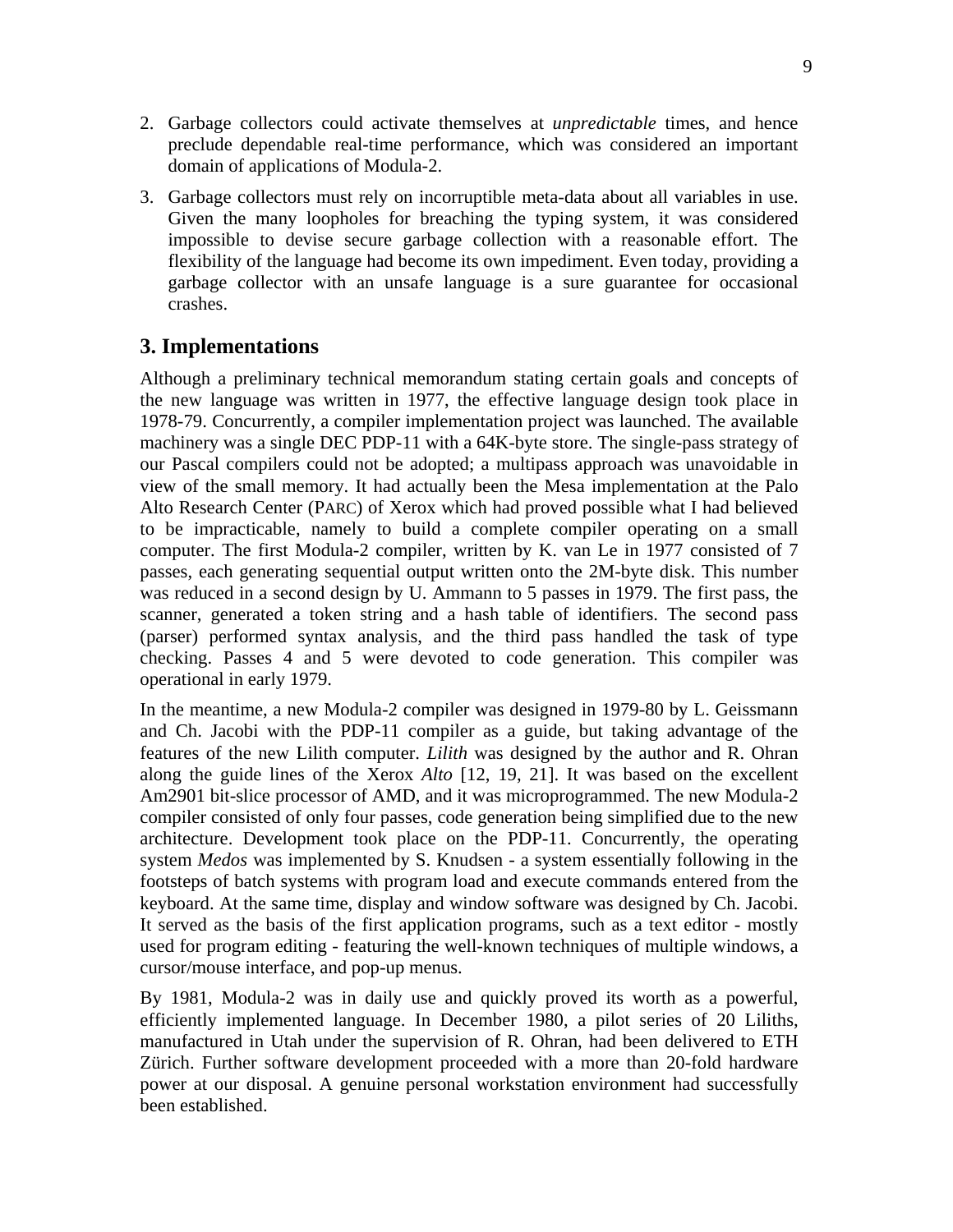During 1984, the author designed and implemented yet another compiler for Modula-2. It was felt that compilation could be handled more simply and more efficiently, if full use were made of the now available larger store which, by today's measures, was still very small. Lilith's 64K-word memory and its high code density allowed the realization of a single-pass compiler. This resulted in a dramatic reduction in disk operations. Indeed, compilation time of the compiler itself was reduced from some 4 minutes to a scant 45 seconds.

The new, much more compact compiler retained the partitioning of tasks. Instead of each task constituting a pass - with sequential input from, and output to disk - it constituted a module with a procedural interface. Common data structures, such as the symbol table, were defined in a data definition module imported by (almost) all other modules. These modules represented a scanner, a parser, a code generator, and a handler of symbol files. During all these re-implementations, the language remained practically unchanged. The only significant change was the deletion of export lists in the definition parts of modules. The compilation of imports and exports constituted a remarkable challenge under the objective of economy of linking data and under the absence of automatic storage management [24].

Over the years, it became clear that designers of control and data acquisition systems found Modula-2 particularly attractive. This was due to the existence of both low-level facilities to control interfaces, and of modules to encapsulate critical, device-specific parts. A Modula-2 compiler was offered by two British companies, but Modula-2 never experienced the same success as Pascal, and it never became as widely known. The primary reason was probably that Pascal had been riding on the back of the microcomputer wave invading homes and schools, reaching a class of people not infected by earlier programming languages and habits. Modula-2, on the other hand, was perceived as merely an upgrade on Pascal, hardly worth the effort of a language transition. The author, however, naively believed that everyone familiar with Pascal would happily welcome the additions and improvements of Modula-2.

Nevertheless, numerous implementation efforts proceeded at various universities for various computers [15, 16, 23]. Significant industrial projects had adopted Modula-2. Among them was the control system for a new line of the Paris Metro and the entire software for a new Russian satellite navigation system. User's groups were established, and conferences held, with structured programming in general and Pascal and Modula-2 in particular, as their themes. A series of tri-annual Joint Modular Languages Conferences (JMLC) started in 1987 in Bled (Slovenia), followed by events in Loughborough (England, 1990), Ulm (Germany, 1994), Linz (Austria, 1997), Zürich (Switzerland, 2000), Klagenfurt (Austria, 2003) and Oxford (England, 2006). Unavoidably, suggestions for extensions began to appear in the literature [25]. Even a direct successor was designed, called Modula-3 [33], namely in cooperation between DEC's Systems Research Center (SRC) and Olivetti's Research Laboratory in Palo Alto. Both had adopted Modula-2 as their principal system implementation language.

Closer to home, the Modula/Lilith project had a significant impact on our own future research and teaching activities. With 20 personal workstations available in late 1980, featuring a genuine high-level language, a very fast compiler, an excellent text editor, a high resolution display, a mouse, an Ethernet connecting the workstations, a laser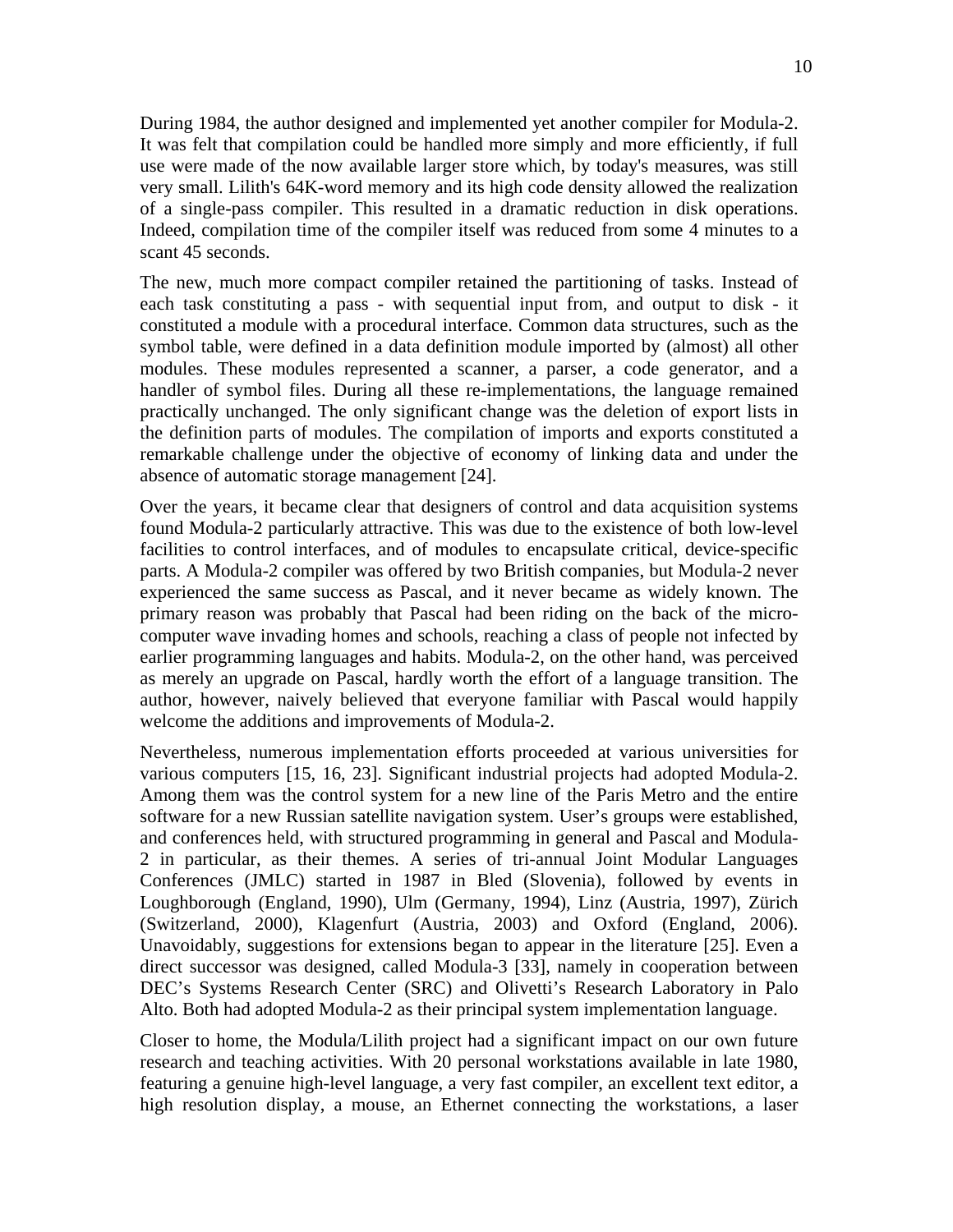printer, and a central file server, we had in 1981 the first modern computing environment outside America. This gave us the opportunity to develop modern software for future computers fully 5 years ahead of the first such system commercially available, the Apple Macintosh, which was a scaled-down version of the Alto of 10 years before. Of particular value were our projects in modern document preparation and font design [20, 22].

# **4. From Modula to Oberon**

Like my sabbatical year at Xerox in 1976/77 had inspired me to design the personal workstation Lilith in conjunction with Modula-2, my second stay in 1984/85 provided the necessary inspiration and motivation for the language and the operating system Oberon [29, 30]. Xerox PARC's Cedar system for its extremely powerful Dorado computer was based on the windows concept developed also at PARC for Smalltalk.

The Cedar system  $[14]$  was – to this author's knowledge – the first operating system that featured a mode of operation completely different from the then conventional batch processing mode. In a batch system, a permanent loop accepts command lines from a standard input source. Each command causes the loading, execution, and release of a program. Cedar, in contrast, allowed many programs to remain allocated at the same time. It did not imply (storage) release after execution. Switching the processor from one program to another occurred through the invocation of a program's commands, typically represented by *buttons* or *icons* in *windows* (called *viewers*) belonging to the program. This scheme had become feasible through the advent of large main stores (up to several hundred kilobytes), high-resolution displays (up to 1000 by 800 pixels), and powerful processors (with clock rate up to 25 Megahertz).

Because I was supposed to teach the main course on system software and operating system design after my return from the sabbatical leave, the encounter with the novel Cedar experiment appeared as a lucky coincidence. But how could I possibly teach with a good conscience the subject without truly understanding it? Thus the idea was born to gain first-hand experience by designing such a modern operating system on my own with Cedar as the primary source of ideas.

Fortunately, my colleague Jürg Gutknecht concurrently spent a sabbatical semester at PARC in the summer of 1985. We both were intrigued by this new style of working with a computer, but at the same time also appalled by the system's complexity and lack of a clear, conceptual basis. This lack was probably due to the merging of several, innovative ideas, and partly also due to a contagious enthusiasm of the pioneers, encouraged by an apparently unbounded future reservoir of hardware resources.

But how could the two of us possibly undertake and successfully complete such a large task? Were we not victims of an exuberant overestimation of our capabilities, made possible only by a naïve ignorance of the subject? We felt the strong urge to try and risk. We believed that a turnaround from the world-wide trend to more and more unmanageable complexity was long overdue. We felt that the topic was worthy of academic pursuit, and that ultimately teachers, students, and practitioners of computing would benefit from it.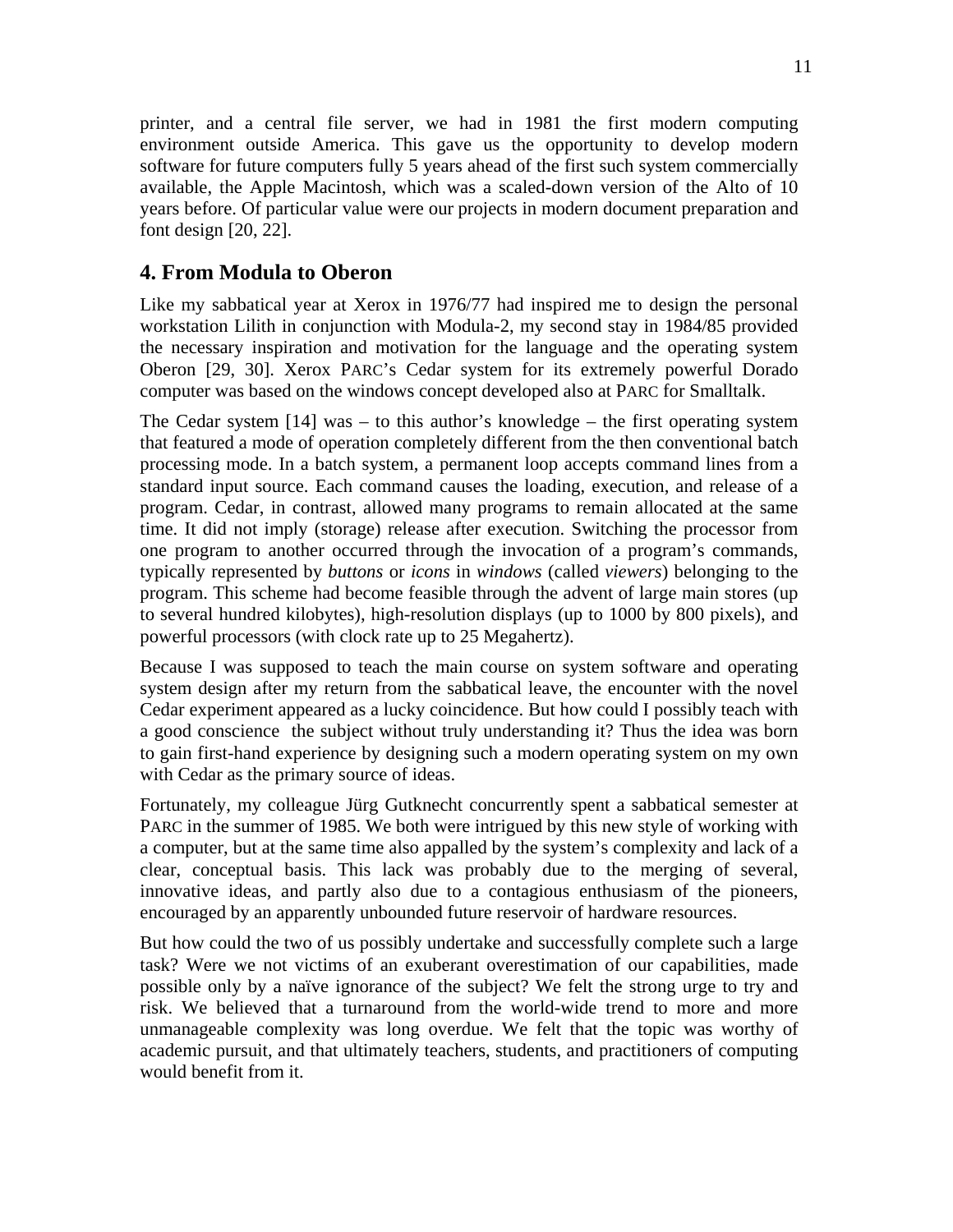We both felt challenged to mold the new concepts embodied by Cedar into a scheme that was clearly defined and therefore easy to teach and understand. Concentration on the essentials, omission of "nice-to-have" features, and careful planning before coding, were no well-meant guidelines heard in a classroom, but an absolute necessity considering the size of the task. The influence of the Xerox Lab was thus – the reader will excuse some oversimplification – twofold: We were inspired by *what* could be done, and shown *how not* to do it. The essential, conceptual ingredients of our intentions are summarized as follows:

1. Clear separation of the notion of *program* into the two independent notions of (1) the *module* as the unit of compilable text and of code and data to be loaded into store (and discarded from it), and of (2) the *procedure* as the unit of action invoked by a *command*.

2. The elimination of the concept of command lines written from the keyboard into a special command viewer. Actions would now be invoked by mouse button clicking (middle button = command button) on the *command name* appearing in *any* arbitrary text in *any* viewer. The form of a command name, *M.P, P* denoting the procedure, and *M* the module of which *P* is a part, would allow for a simple search in the lists of loaded modules and *M*'s commands.

3. The core of execution being a tight loop located at the bottom of the system. In this loop the common sources of input (keyboard, mouse, net) are continuously sampled. Any input forming a command causes the dispatch of control to the appropriate procedure (by an *upcall*), if needed after the prior loading of the entire module containing it (*load on demand*). Note that this scheme excludes the preemption of program execution at arbitrary points.

4. Storage retrieval by a single, global *garbage collector*. This is possible only under the presence of a watertight, preferably static, *type checking* concept. De-allocation of entire modules (code, global variables) occurs only through commands explicitly issued by the user.

5. Postulation of a simple syntax for (command) texts, paired with an *input scanner* parsing this syntax.

These five items describe the essence of our transition from batch mode operation to a modern, interactive multi-viewer operating environment, manifest by the transition from the Modula-2 to the Oberon world [30, 35]. The clearly postulated conceptual basis made it possible for two programmers (J. Gutknecht and me) alone to implement the entire system, including the compiler and text processing machinery, in our spare time during only two years (1977-79). The tiny size of this team had a major influence on the conceptual consistency and integrity of the resulting system, and certainly also on its economy.

We emphasize that the mentioned aspects concern the *system* rather than the *language* Oberon. A language is an abstraction, a formal notation; notions such as command line, tight control loop, and garbage collector do not and must not occur in a language definition, because they concern the implementation only. Therefore, let us now turn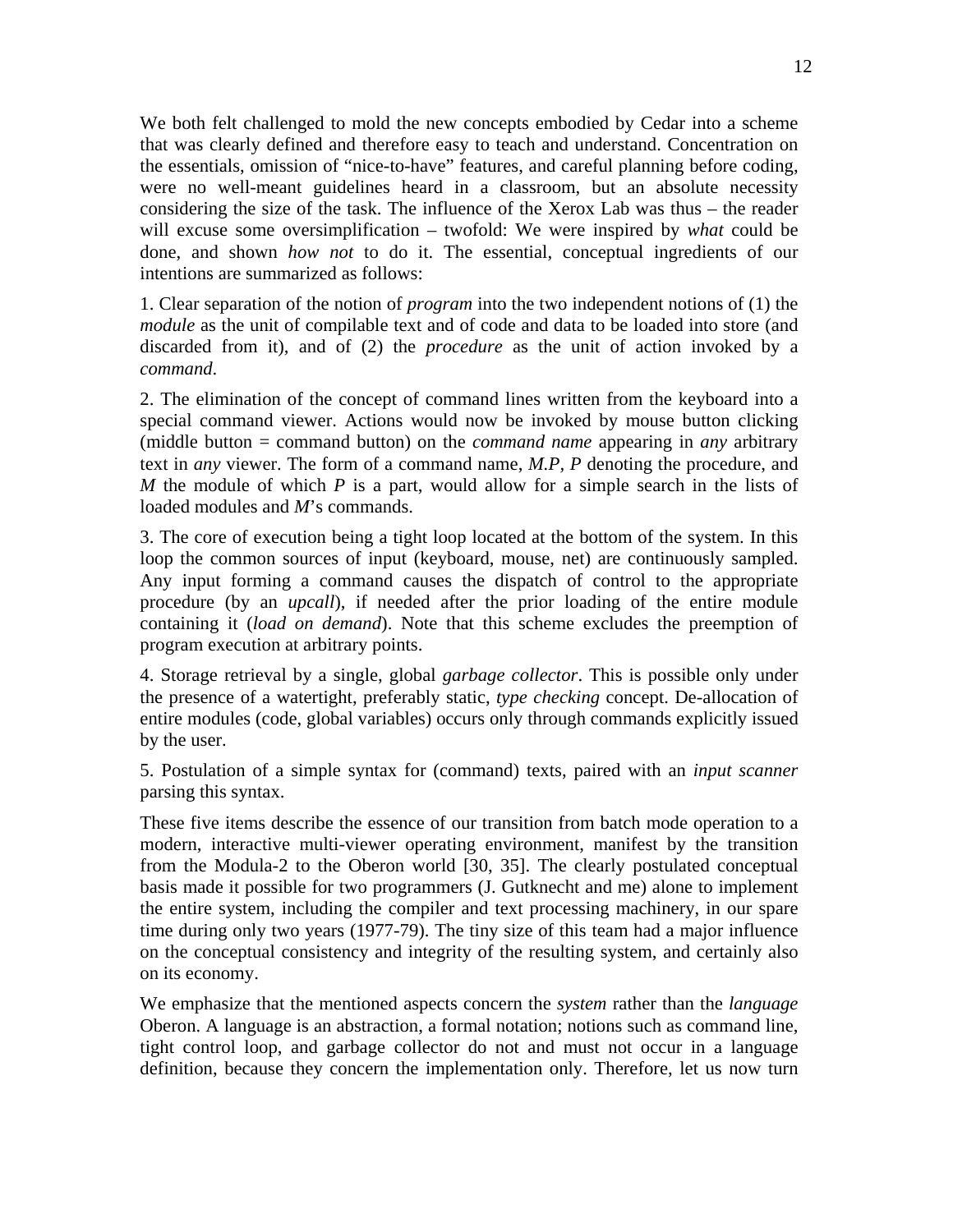our attention to the language proper. Like for the system, our intention was also for the language to strive for conceptual economy, to simplify Modula-2 where possible.

As a consequence, our strategy was first to decide what should be omitted from Modula-2, and thereafter to decide which additions were necessary.

# **5. The Language Oberon**

The programming language Oberon was the result of a concentrated effort to increase the power of Modula-2 and simultaneously to reduce its complexity. Oberon is the last member of a family of "ALGOL-like" languages. It started with ALGOL 60, followed by ALGOL-W, Pascal, Modula-2, and ended with Oberon [27, 28]. By "ALGOL-like" is meant the procedural paradigm, a rigorously defined syntax, traditional mathematical notation for expressions (without esoteric  $++$ ,  $==$ ,  $/=$  symbols), block structure providing scopes of identifiers and the concept of locality, the availability of recursion for procedures and functions, and a strict, static data typing scheme.

The principal guideline was to concentrate on features that are basic and essential and to omit ephemeral issues. This was certainly sensible in view of the very limited manpower available. But it was also driven by the recognition of the cancerous growth of complexity in languages that had recently emerged, such as C, C++ and Ada. They appeared as even less suitable for teaching than for engineering in industry. Even Modula-2 now appeared as overly bulky, containing features that we had rarely used, and whose elimination would not cause a sacrifice. To try to crystallize the essential not only the convenient and conventional - features into a small language seemed like a worth-while (academic) exercise [28, 43].

## **5.1. Features omitted from Oberon**

A large number of standard data types not only complicates compilers, but also makes it more difficult to teach and master a language. Hence, data types were a primary target of our simplification zeal.

An undisputed candidate for elimination was Modula's *variant record*. Introduced with the laudable intent of providing flexibility in data structuring, it ended up mostly being misused to breach the typing concept. The feature allows to interpret a data record in various ways according to various overlaid field templates, where one of them is marked as valid by the current value of a *tag field*. The true sin was that this tag could be omitted. For more details, the reader is referred to [13], Chap. 20.

*Enumeration types* would appear to be an attractive and innocent enough concept to be retained. However, a problem appeared in connection with import and export: Would the export of an enumeration type automatically also export the constants' identifiers, which would have to be prefixed with the module's name? Or could, as in Modula-2, these constant identifiers be used unqualified? The first option was unattractive, because it produced unduly long names for constants, and the second because identifiers would appear without any declaration. As a consequence, the enumeration feature was dropped.

*Subrange types* were also eliminated. Experience had shown that they were used almost exclusively for indexing arrays. Hence, range checks were necessary for indexing rather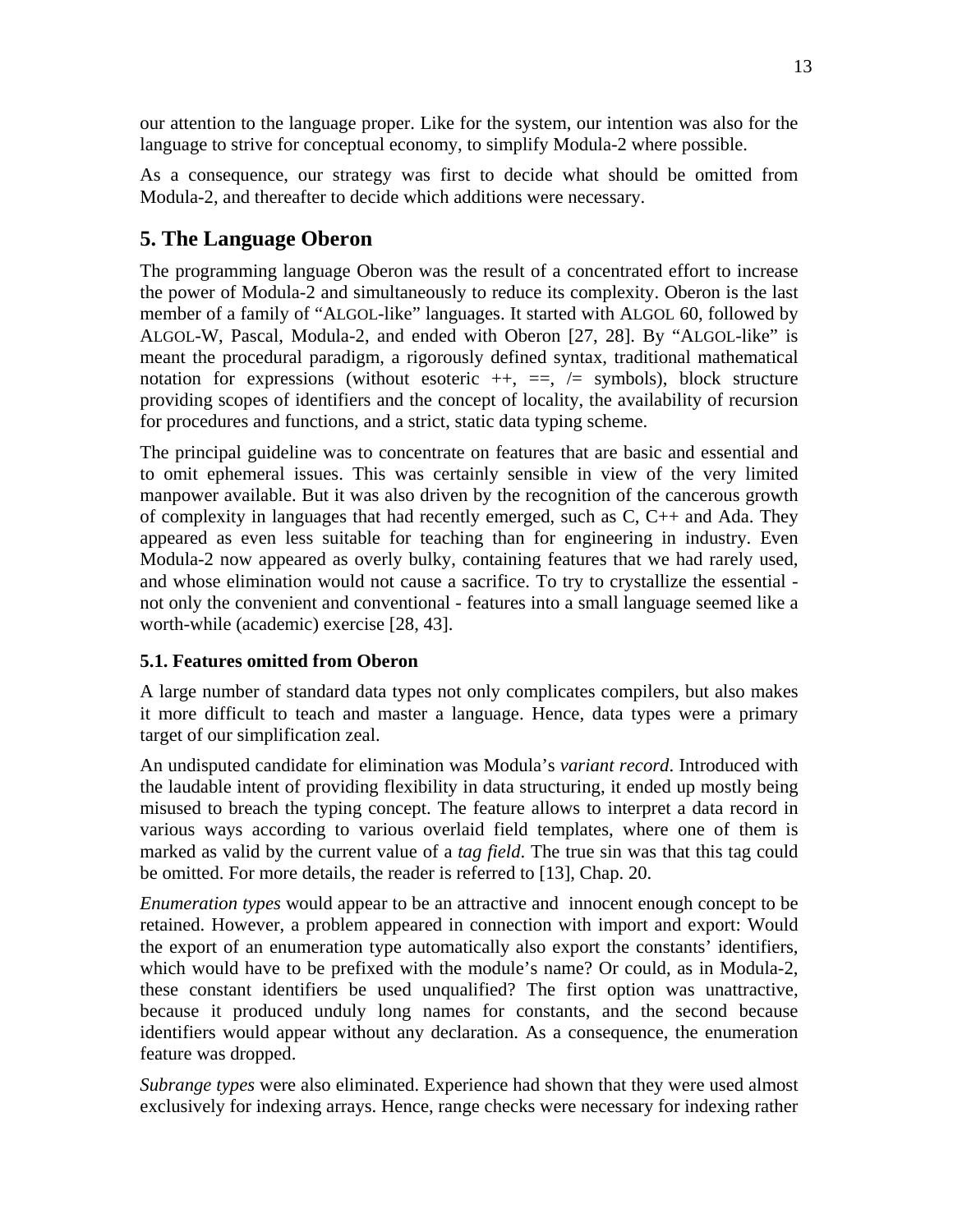than for assignment to a variable of subrange type. Lower array bounds were fixed to 0, making index checks more efficient and subrange types even less useful.

*Set types* had proved to be of limited usefulness in Pascal and Modula-2. Sets implemented as bit strings of the length of a "word" were rarely used, even though union and intersection could be computed by a single logical operation. In Oberon, we replaced general set types by the single, predefined type set, with elements  $0 - 31$ .

After lengthy discussions, it was decided (in 1988) to merge the definition text of a module with its implementation text. This may have been a mistake from the pedagogical point of view. The definitions should clearly be designed first as contracts between its designer and the module's clients. Instead, now all exported identifiers were simply to be marked in their declaration (by an asterisk). The advantages of this solution were that a separate definition text became superfluous, and that the compiler was relieved of consistency checking (of procedure signatures) between the two texts. An influential argument for the merger was that a separate definition text could automatically be generated from the module text.

The *qualified import* option of Modula-2 was dropped. Now every occurrence of an imported identifier must be preceded by its defining module's name. This actually turned out to be of great benefit when reading programs. The import list now contains module names only. This we believe to be a good example for the art of simplification: A simplified version of Mesa's module machinery was further simplified without compromising the essential ideas behind the facility: information hiding and type safe, separate compilation.

The number of *low-level facilities* was sharply reduced, and in particular type transfer functions were eliminated. The few remaining low-level functions were encapsulated in a pseudo-module, whose name would appear in the prominently visible import list of every module making use of such low-level facilities.

By eliminating all potentially unsafe facilities, the most essential step was finally made to obtain a truly high-level language. Watertight type checking, also across modules, strict index checking at run-time, nil-pointer checking, and the safe type extension concept let the programmer rely on the language rules alone. There is no longer a need to know about the underlying computer, or how the language is translated and data are represented. The old goal, that a language must be defined without mentioning an executing mechanism, had finally been reached. Clean abstraction from machines and genuine portability had become a reality. Apart from this, absolute type safety is - an often ignored truth - also the undisputable prerequisite for an underlying automatic storage management (garbage collector).

One feature must be mentioned that in hindsight should have been added: finalization. It implies the automatic execution of a specified routine when a module is unloaded or a record (object) is collected. Inclusion of finalization had been discussed, but its cost and implementation effort had been judged too high relative to its benefit. Evidently, its importance had been underestimated, particularly that of a module being unloaded.

### **5.2. New features introduced in Oberon**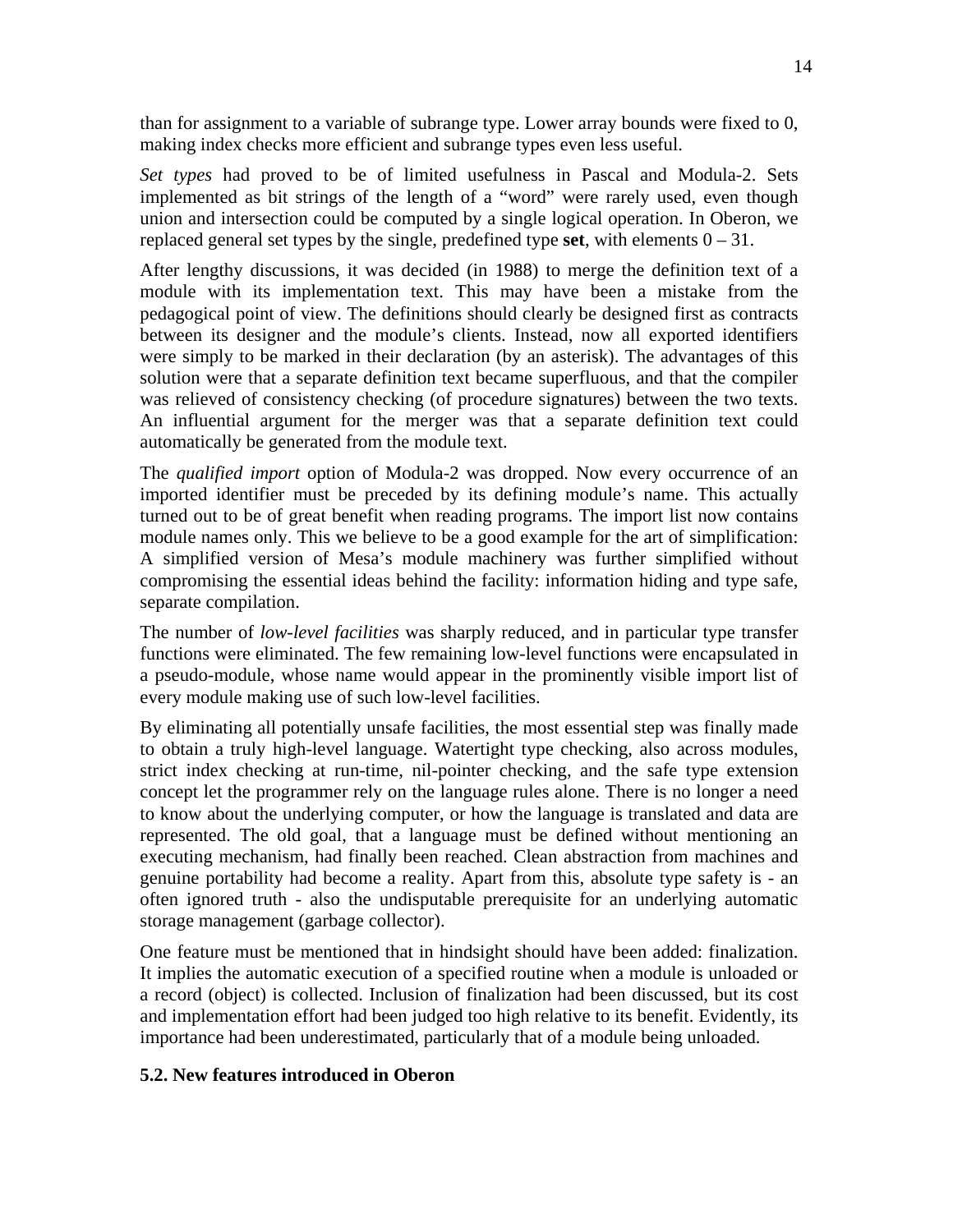Effectively there are only two features introduced in Oberon: Type extension and type inclusion. This is surprising, considering the large number of eliminations.

The concept of *type inclusion* binds all arithmetic types together. Every one of them defines a range of values that variables of said type can assume. Oberon features 5 arithmetic types:

longreal ⊇ real ⊇ longint ⊇ integer ⊇ shortint

The concept implies that values of the included type can be assigned to variables of the including type. Hence, given

**var** i: integer; k: longint; x: real

assignments  $k := i$  and  $x := i$  are legal, whereas  $i := k$  and  $k := x$  are not. In hindsight, the fairly large number of arithmetic types looks like a mistake. The two types *integer* and *real* might have been sufficient. The decision was taken in view of the high importance of storage economy at the time, and because the target processor featured instruction sets for all five types. Of course, the language definition did not forbid implementations to treat *integer, longint*, and *shortint*, or *real* and *longreal* as the same.

The vastly more important new feature was *type extension* [26, 39]. Together with procedure-typed fields of record variables, it constitutes the technical foundation of the object-oriented programming style. The concept is better known under the anthropomorphic term *inheritance*. Consider a record type (class) *Window* (T0) with coordinates *x, y,* width *w* and height *h*. It would be declared as

 $T0 =$  **record** x, y, w, h: integer **end** 

T0 may serve as the basis of an *extension* (subclass) *TextWindow* (T1), declared as

 $T1 = record (T0) t: Text end$ 

implying that *T1* retain (inherit) all properties, (*x, y, w* and *h*) from its *base type T0*, and in addition feature a text field *t*. It also implies, that all *T1*s are also *T0*s, thereby allowing to form heterogeneous data structures. For example, the elements of a tree may be defined as of type *T0*. However, individually assigned elements may be of any type that is an extension of *T0*, such as a *T1*.

The only new operation required is the *type test*. Given a variable *v* of type *T0*, the Boolean expression  $v$  *is*  $T$  is used to determine the effective, current type assigned to  $v$ . This is a run-time test.

Type extension alone, in addition to procedure-types, is necessary for programming in object-oriented style. An *object* type (class) is declared as a record containing procedure-typed fields, also called *methods*. For example:

```
type viewer = pointer to record x, y, w, h: integer;
                   move: procedure (v: viewer; dx, dy: integer); 
                   draw: procedure (v: viewer; mode: integer); 
               end
```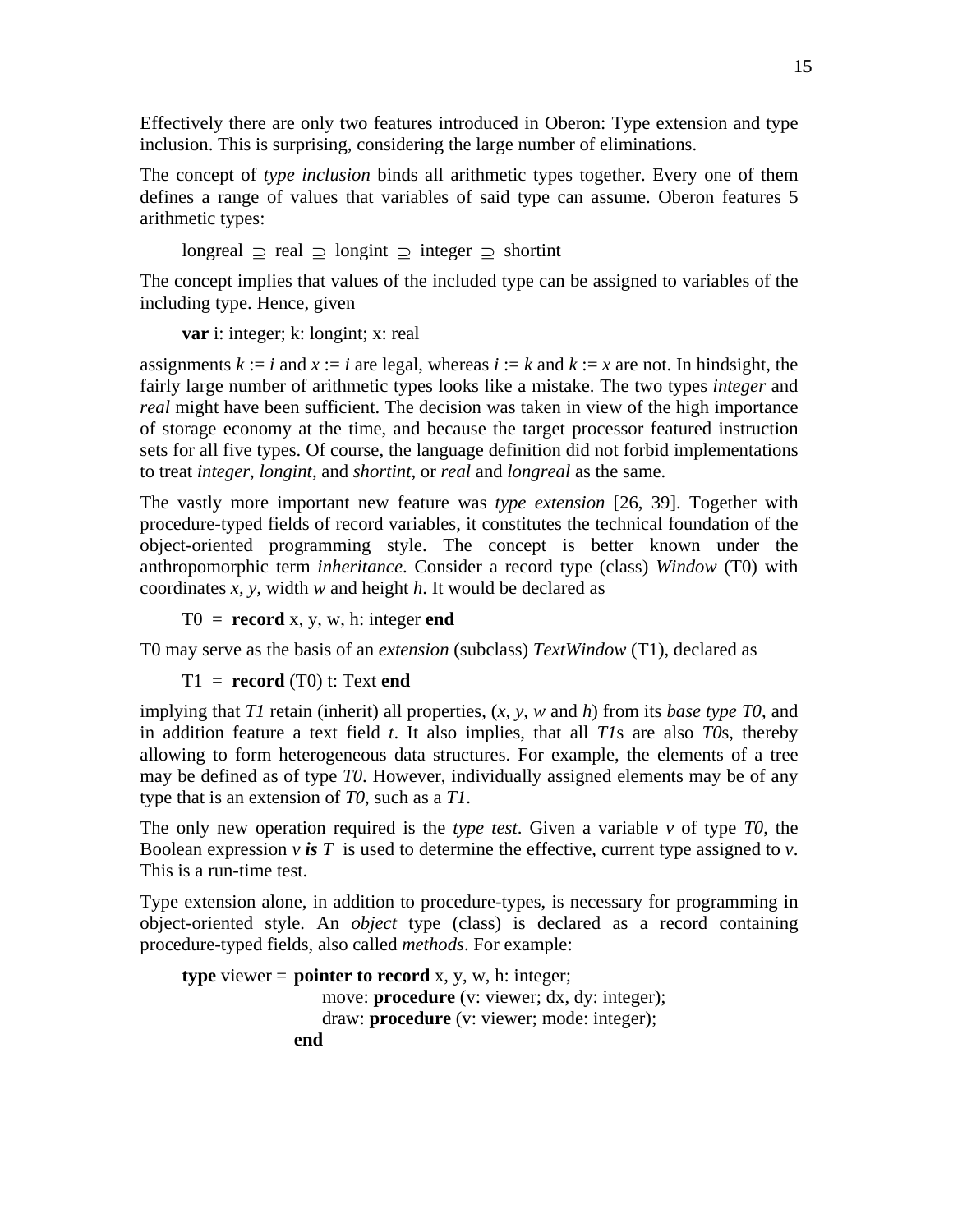The operation to draw a certain viewer *v* is then expressed by the call *v.draw(v, 0).* The first *v* serves to qualify the method *draw* as belonging to the type *viewer*, the second *v* designates the specific object to be drawn.

This reveals that object-oriented programming is effectively a style based on (inheriting) conventional, procedural programming. Surprisingly, most people did not consider Oberon as supporting object-orientation, simply because it did not use the new terminology. In 1990, H. Mössenböck spearheaded an effort to amend this apparent shortcoming and to implement a slight extension called Oberon-2 [34]. In Oberon-2 methods, i.e. procedures bound to a record type, were clearly marked as belonging to a record, and they implied a special parameter designating the object to which the method was to be applied. As a consequence, such methods were considered as constants and therefore required the additional override feature for subclasses.

# **6. Implementations**

The first ideas leading to Oberon were drafted in 1985, and the language was fully defined in early 1986 in close cooperation with J. Gutknecht. The Report was only 16 pages long! [28]

The first compiler was programmed by this author, deriving it from the single-pass Modula-2 compiler. It was written in (a subset of) Modula-2 for Lilith with the clear intention to translate it into Oberon, and it generated code for our Ceres workstation, equipped with the first commercial 32-bit microprocessor NS32032 of the *National Semiconductor* Corporation. The compiled code was downloaded over a 2400 b/s serial data line. As was expected, the compiler was considerably simpler than its Modula-2 counterpart, although code generation for the NS processor was more complex than for Lilith's byte-code.

With the porting of the compiler completed, the development of the operating environment could begin. This system, (regrettably) also called Oberon, consisted of a file system, a display management system for windows (called *viewers*), a text system using multiple fonts, and backup to diskettes [30]. The entire system was programmed by J. Gutknecht and the author as a spare time activity over more than two years. This development process from scratch is described in [31]. The system was released in 1989, where after a larger number of developers became involved to generate applications. These included a network based on a low-cost RS-485 connection operating at 230 Kb/s [32], a laser printer, color displays (black and white was still the standard at the time), a laser printer, a mail and a file server, and more sophisticated document and graphics editors.

With the availability of a large number of Ceres workstations, Oberon was introduced as the language for introductory courses at ETH Zürich in 1990 [35, 36, 42], and also for courses in system software and compiler design. Having ourselves designed and implemented a complete system down to the last details, we were in a good position to teach software design. For many years, it had been our goal to publish a textbook not only sketching abstract principles, but rather showing concrete examples. Our efforts resulted in a single book containing the complete source text of this compact, yet real, useful, and convenient system. It was published in 1992 [37].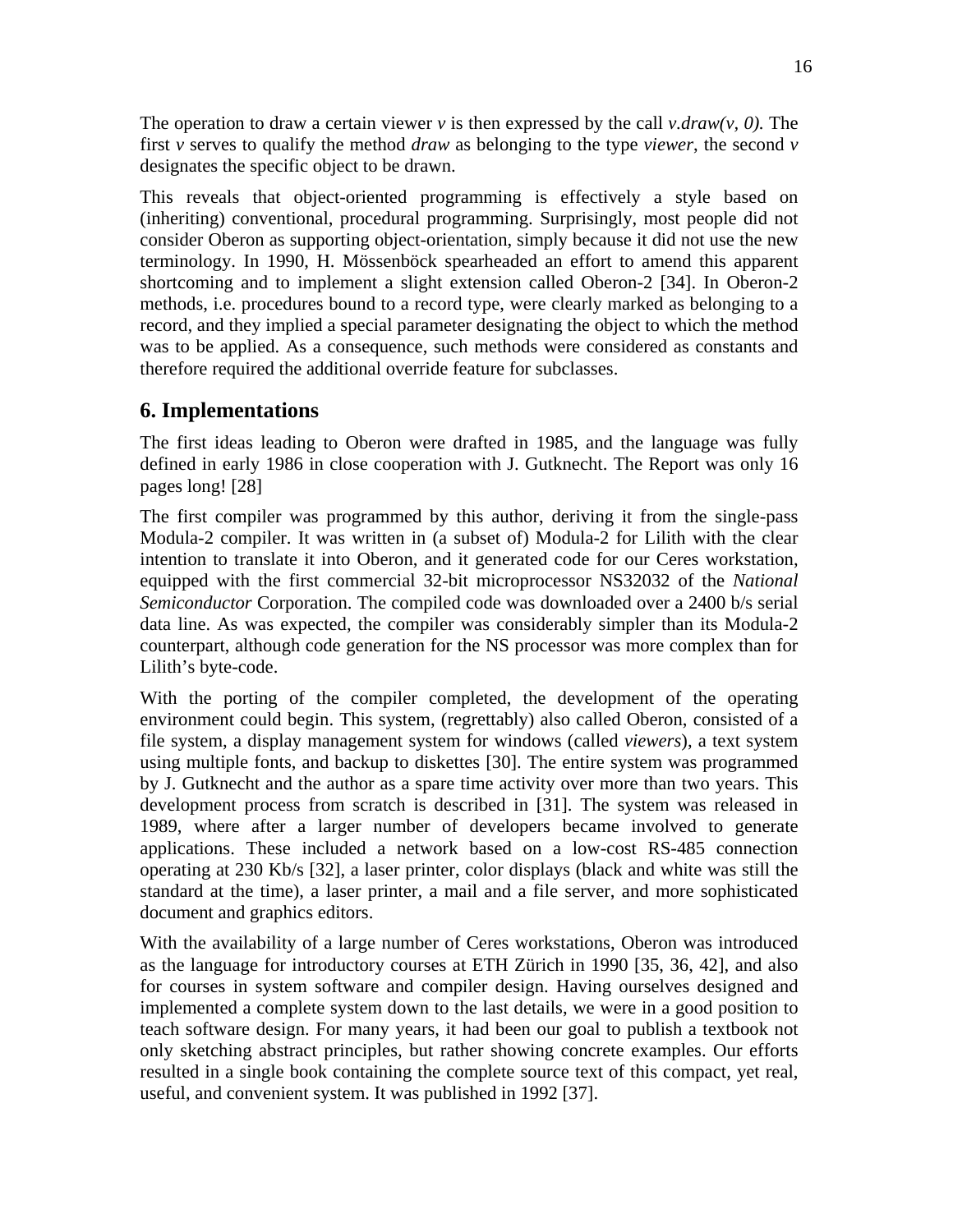Following the earlier suggestion of C.A.R. Hoare to write texts describing master sample programs to be studied and followed by students, we had published a text on widely useful algorithms and data structures, and now extended the idea to an entire operating system. Hoare had claimed that every other branch of engineering is taught by its underlying theoretical framework and by textbooks featuring concrete, practical examples. However, interest in our demanding text remained disappointingly small. This may be explained in part by the custom in Computer Science of learning to write programs before reading any. Consequently, literature containing programs worth reading is rather scarce. A second reason for the low interest is that languages and operating systems are no longer popular topics of research. Also among leading educational institutions prevails the widespread feeling that the current commercial systems and languages are the end of the topic and here to stay. Their enormity is taken as evidence that there is no chance for small research groups to contribute; arguing is considered beside the point and providing an alternative without chance of any acceptance in practice.

Nevertheless we believe that the Oberon project was worth the effort, and that its educational aspect was considerable. It may still serve as an example of how to strive for simplicity and perspicuity in complex situations. Gigantic commercial systems are highly inappropriate to study principles and their economic realization. However, Oberon should not be considered as merely "a teaching language". While it is suitable for teaching, because it allows starting with a subset without mentioning the rest, it is powerful enough to be used for large engineering projects.

During the years 1990 – 1995, Oberon received much attention, not the least because of our efforts to port it to the majority of commercial platforms. Compilers (code generators) were developed for the Intel xx86, the Motorola 680x0 (M. Franz), the Sun Sparc (J. Templ), the MIPS (R. Crelier) and the IBM Power (M. Brandis) processors [40]. The remarkable result of this concerted effort was that Oberon became a *truly portable platform*, allowing programs developed on one processor to compile and run on any other processor without adaptation.

Let us conclude this report with a peculiar story. The author wrote yet another code generator, not for a different processor, but rather for the same NS32000. This may seem strange and needs further explanation.

The NS processor had been chosen for Ceres, because of its HLL-oriented instruction set, like that of Lilith. Among other features, it contained a large number of addressing modes, among which was the *external mode*. It corresponded to what was needed to address variables and call procedures of imported modules, and it allowed a fast linking process through the use of link tables. This sophisticated scheme made it possible to quickly load and link modules without any modification of the code. Only a simple link table had to be constructed, again similar to the case of Lilith.

The implementers of Oberon for other platforms had no such feature available. Nevertheless, they managed to find an acceptable solution. At the end, it turned out less complicated than feared, and I started to wonder, how an analogous scheme used in the processor of National Semiconductor would perform. To find the answer, I wrote a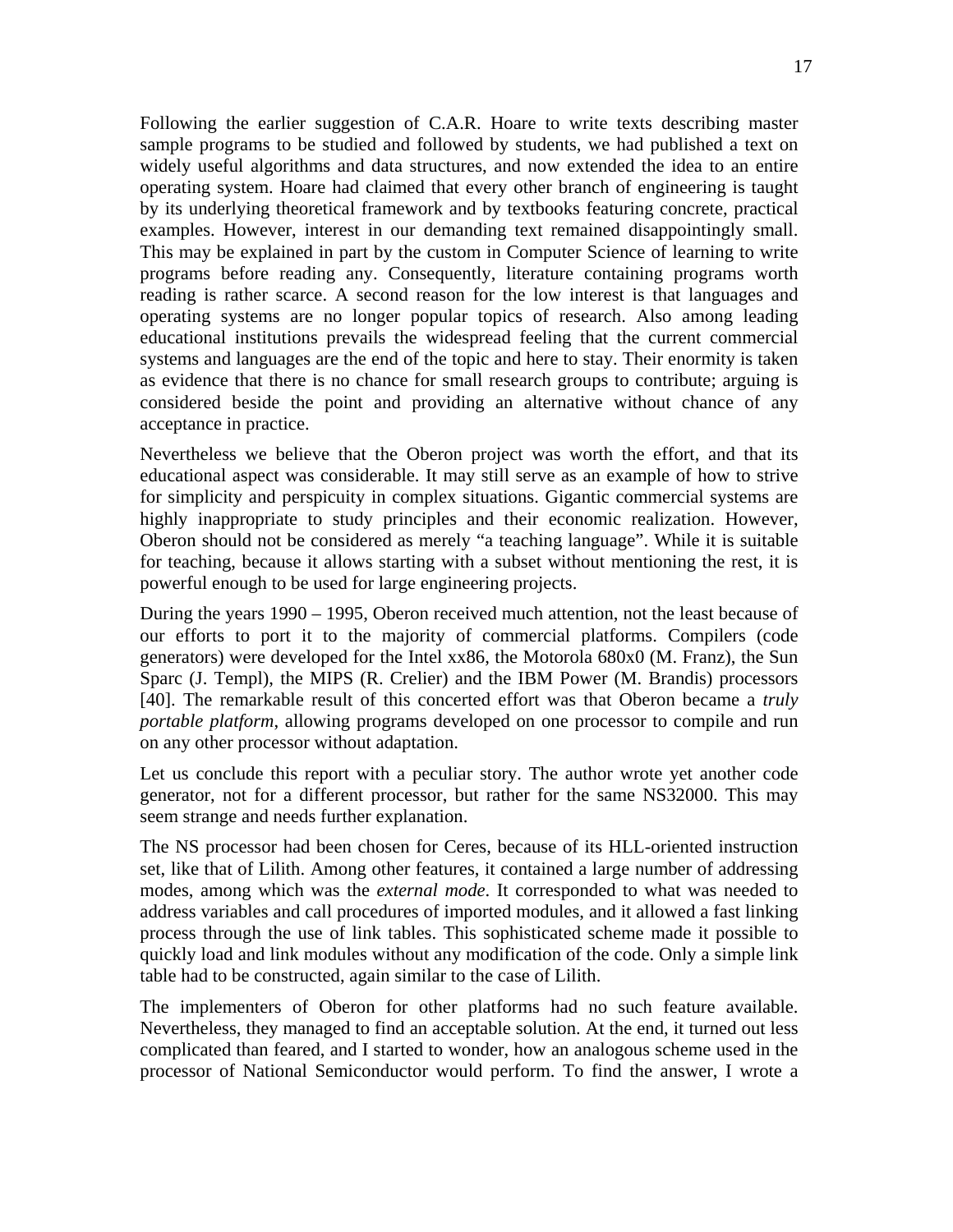code generator using regular branch instructions (BSR) in place of the sophisticated external calls (CXP), and I developed a linking loader adapted to the new scheme.

The new linker turned out to be not much more complicated, and hardly any slower. But execution speed of the new programs was considerably (up to 50%) higher. Such a factor was totally unexpected. It is explained by the development of the NS processor over various versions and many years. In place of the 32032 in 1985 we used the 32532 in 1988 and the 32GX32 in 1990, which had the same instruction set, but were internally very different. The new versions were internally organized rather like RISC architectures, with the effect that simple, frequent instructions would execute very fast, while complex, rarely used instructions, such as our external calls, would perform poorly. Simple operations had become extremely fast (due to rising clock rates), whereas memory accesses remained relatively slow. On the other hand, memory capacity had grown tremendously. The relative importance of speed and code size had been changed. Hence, the old goal of high code density had become almost irrelevant.

The same phenomenon caused us to abandon the use of other "high-level" instructions, such as index bound checks and multiply-adds for computing matrix indices. This is a striking example of how hardware technology can influence software design considerations very profoundly.

# **7. Conclusions and Reflections**

My long term goal had been to demonstrate that a systematic design using a supportive language leads to lean, efficient, and economic software, requiring a fraction of the resources that is usually claimed. This goal has been reached successfully. I firmly believe, out of many experiences over many years, that a structured language is instrumental in achieving a structured design. In addition, it was demonstrated that a clean, compact design of an entire software system can be described and explained in a single book [37]. The entire Oberon System, including its compiler, text editor and window system occupied less than 200K bytes of main memory, and compiled itself in less than 40 seconds on a computer with a clock frequency of 25 MHz.

In the current year 2007, however, such figures seem to have little significance. When the capacity of main memory is measured in hundreds of megabytes, and disk space is available in dozens of gigabytes, 200K bytes do not count. When clock frequencies are of the order of gigahertz, the speed of compilation is irrelevant. Or, expressed the other way round, in order that a computer user will recognize a process as being slow, the software must indeed be lousy. The incredible advances in hardware technology have exerted a profound influence on software development. Whereas they allowed systems to reach phenomenal performance, their influence on the discipline of programming have been rather detrimental as a whole. They have permitted software quality and performance to drop disastrously, because poor performance could easily be hidden behind faster hardware. In teaching, the notions of economizing memory space and processor cycles have become a thing apart. In fact, programming is hardly considered as a serious topic; it can be learnt by osmosis or, worse, by relying on extant program "libraries".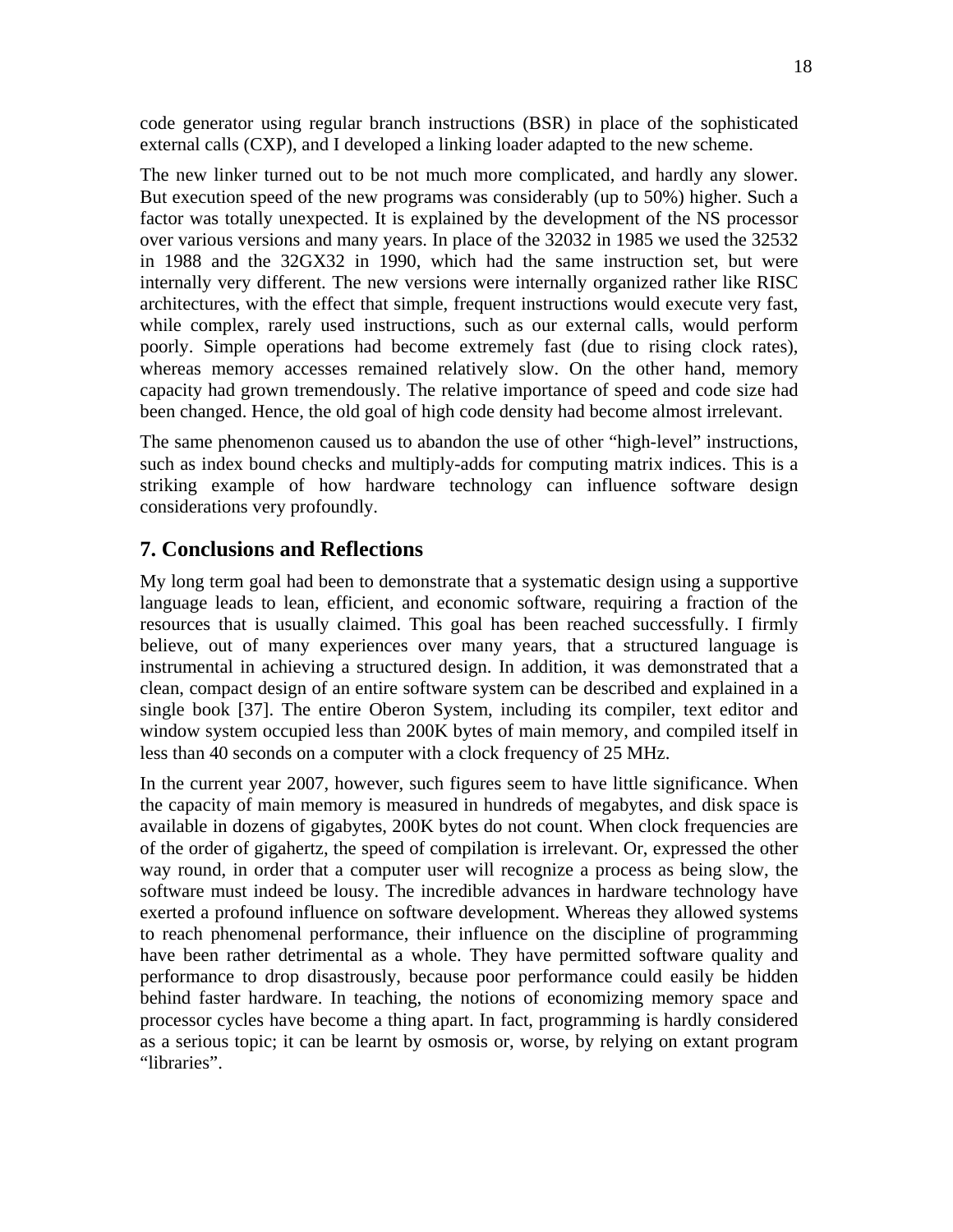This stands in stark contrast to the times of ALGOL and FORTRAN. Languages were to be precisely defined, their unambiguity to be proven; they were to be the foundation of a logical, consistent framework for proving programs correct, and not only syntactically well-formed. Such an ambitious goal can be reached, only if the framework is sufficiently small and simple. By contrast, modern languages are constantly growing. Their size and complexity is simply beyond anything that might serve as a logical foundation. In fact, they elude human grasp. Manuals have reached dimensions that effectively discourage any search for enlightenment. As a consequence, programming is not learnt from rules and logical derivations, but rather by trial and error. The glory of interactivity helps.

The world at large seems to tolerate this development. Given the staggering hardware power, one can usually afford to be wasteful in space and time. The boundaries will be hit in other dimensions: usability and reliability. The enormity of current commercial systems limits understanding and fosters mistakes, leading to product unreliability. Signs that the limits of tolerance are being reached, have begun to appear. Over the past few years I heard of a growing number of companies that had adopted Oberon as their exclusive programming tool. Their common characteristic was the small size and a small number of trusting and faithful clients, requesting software of high quality, reliability and ease of use. Creating such software requires that its designers understand their products thoroughly. Naturally, this understanding must include the underlying operating system and the libraries, on which the designs rest and rely. but the perpetual complexification of commercial software has made such understanding impossible. These companies have found Oberon to be the viable alternative.

Not surprisingly, these companies consist of small teams of expert programmers having the competence to make courageous decisions and enjoying the trust and confidence of a limited group of satisfied customers. It is neither surprising that small systems like Oberon are finding acceptance primarily in the field of embedded systems for data acquisition and real-time control. Here, not only economy is a foremost concern, but even more so are reliability and robustness.

Still, these clients and applications are the exception. The market favors languages of commercial origin, regardless of their technical merits or defects. The market's inertia is enormous, as it is driven by a multitude of vicious circles which reinforce themselves. Hence, the value and role of creating new programming languages in research is a legitimate question, and it must be posed.

New ideas for improving the discipline of programming stem from practice. They are to be expressed in a notation, eventually forming a concrete language, which is to be implemented and tested in the field. Insights thus gained find their ways into new versions of widely used, commercial languages, slowly, very slowly over decades. It is fair to claim that Pascal, Modula-2, and Oberon have been successful in making such contributions over time.

The most essential of their messages, however, is expressed in the heading of the Oberon Report: "Make it as simple as possible …". This advice has not yet been widely understood [41]. It seems that currently commercial interests point in another direction. Time will tell.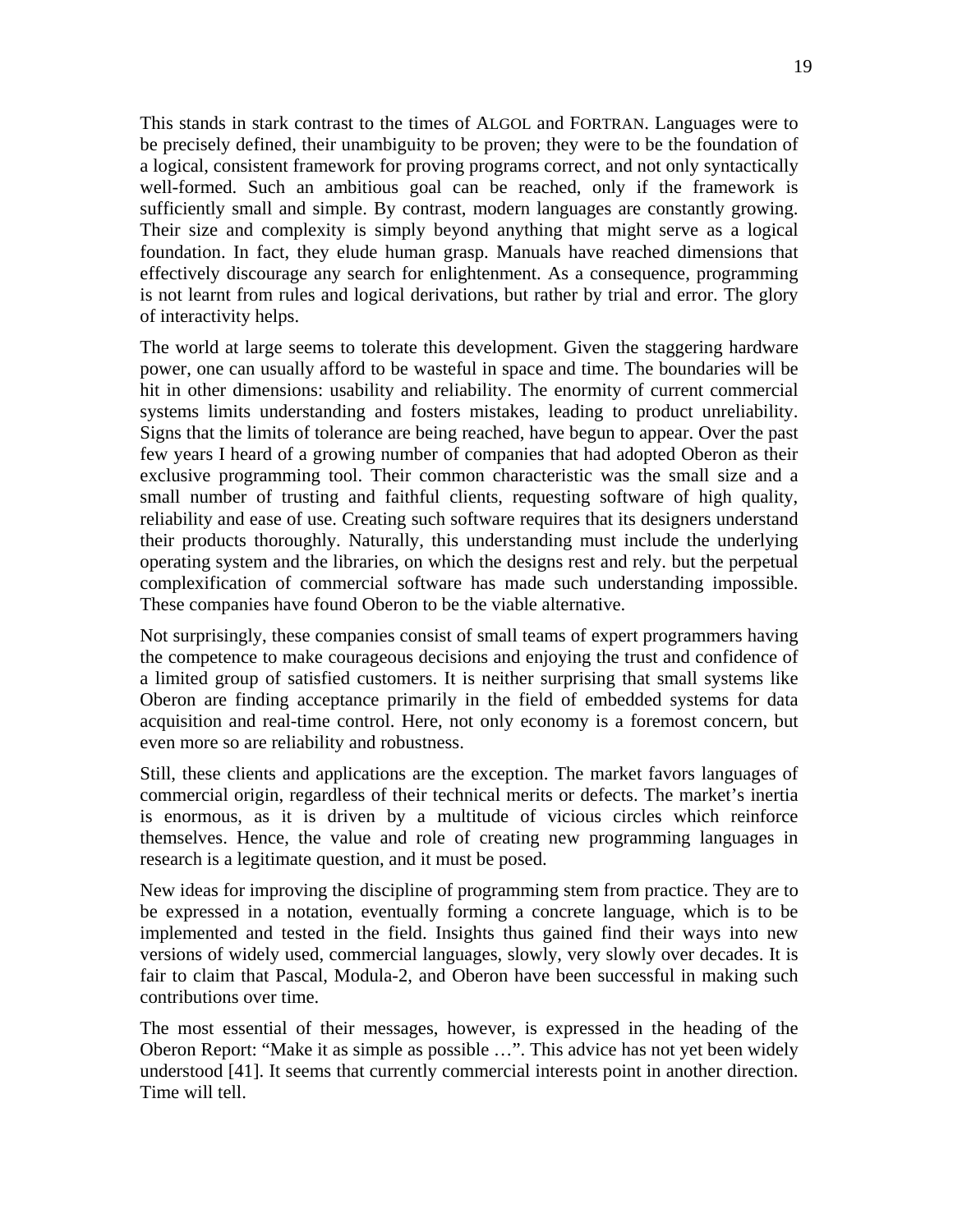### **Acknowledgements**

The design, implementation and development of Modula-2 and Oberon constituted a long-term team effort. I feel much indebted to everybody, who contributed to this effort, be it as a member of a team, or as a user providing valuable feedback. I had made it a principle to have a language implemented and tested *before* publication. Hence the work of my associates was of paramount importance and is gratefully acknowledged. In fact, the implementers (in the case of Oberon myself) were our first guinea pigs and sources of valuable feedback.

Foremost my thanks go to the Federal Institute of Technology (ETH) in Zürich for its continuous, tacit support and trust in our research. All over three decades, four to five assistants (Ph.D. students) acted as my associates as full-time employees of the school. The projects provided topics for their dissertations and trained them to become excellent software engineers. I rarely had to seek funding, nor write innumerable proposals and justifications. Therefore I could concentrate on teaching and research. I felt free of industrial pressures and prejudices, I could design what I considered right, and not necessarily what was requested, conventional, or simply fashionable.

I also emphasize that ETH's long tradition of keeping teaching and research closely tied together was of considerable importance. I immediately profited from the necessity to keep concepts and construct simple, clear, explicable for effective teaching. Thereby I realized the long-term value of simple, straight-forward design. Our research environment had been ideal.

### **References**

- 1. P. Naur, B. Randell, *"Software Engineering"*. Nato Science Committee, Conference Report, Garmisch, Oct. 1968.
- 2. N. Wirth, "The Programming Language Pascal," *Acta Informatica, 1* (Jun 1971) pp. 35-63.
- 3. O.-J. Dahl, E. W. Dijkstra, and C.A.R. Hoare, "*Structured Programming*", Academic Press, 1972.
- 4. D. L. Parnas, "On the Criteria to be used in Decomposing Systems into Modules". *Comm. ACM, 15,* (Dec. 1972), pp. 1053 – 1058.
- 5. B. Liskov and S. Zilles, "Programming with Abstract Data types", *Proc. ACM Conf. on Very High Level Languages, SIGPLAN Notices 9,* 4 (April 1974), pp. 50- 59.
- 6. C.A.R. Hoare, "Monitors: An Operating System Structuring Concept", *Comm. ACM 17,* 10, pp. 549 – 557, (Oct. 1974).
- 7. N. Wirth, "Modula: A language for modular multiprogramming," *Software Practice and Experience, 7*, pp. 3-35 (1977).
- 8. --, "The use of Modula," *Software Practice and Experience, 7,* pp. 37-65 (1977).
- 9. --, "Design and Implementation of Modula," *Software Practice and Experience, 7*, pp. 67 - 84 (1977).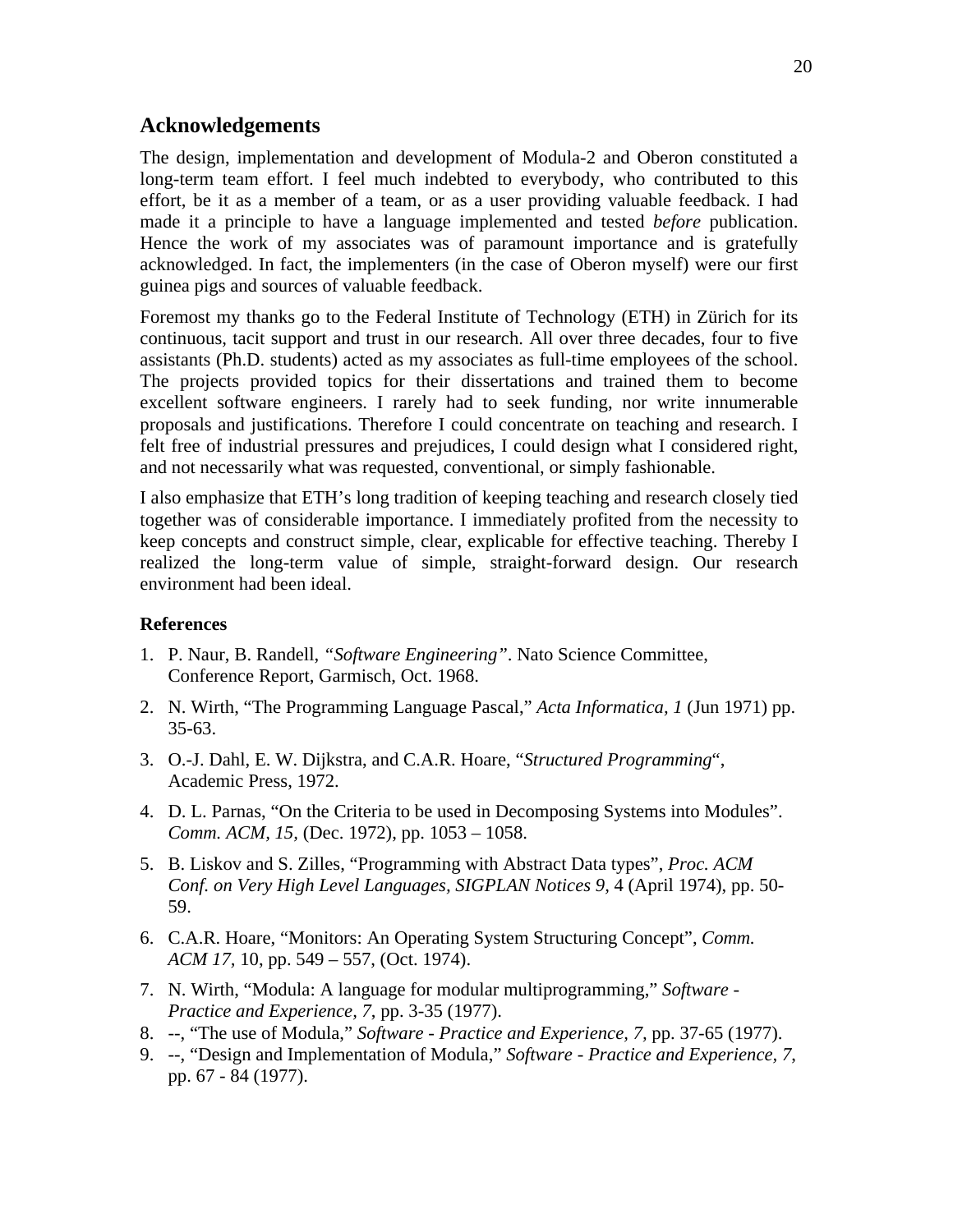- 10. C. Geschke, J. Morris, and E. Satterthwaite, "Early Experience with Mesa," *Comm. ACM 20,* 8, August 1977.
- 11. J. Mitchell, W. Maybury, and R. Sweet, "*Mesa Language Manual* (version 5.0)," Xerox PARC Technical Report CSL-79-3, April 1979.
- 12. N. Wirth, "Lilith: A Personal Computer for the Software Engineer," *Proc. 5th Int'l Conf. Software Engineering.* San Diego, 1981. IEEE 81CH1627-9.
- 13. --, "*Programming in Modula-2*." Springer-Verlag, Heidelberg, New York, 1982. ISBN 0-387-50150-9
- 14. W. Teitelman, "A Tour through Cedar". *IEEE Software, 1,* 2 (April 1984) pp. 44- 73.
- 15. T. L. Andersen, "Seven Modula compilers reviewed". *J. of Pascal, Ada, and Modula-2.* March-April 1984.
- 16. M. L. Powell, "A portable, optimizinmg compiler for Modula-2". *SIGPLAN Notices 19* (6), (June 1984) pp. 310 – 318.
- 17. N. Wirth, "History and Goals of Modula-2." *BYTE*, Aug. 84, pp. 145-152.
- 18. J. Gutknecht, "Tutorial on Modula-2". *BYTE,* Aug. 1984, pp. 157-176.
- 19. R. Ohran, "Lilith and Modula-2" *BYTE,* Aug. 1984, pp. 181-192.
- 20. J. Gutknecht, W. Winiger, "Andra: The Document Preparation System of the Personal Workstation Lilith". *Software - Practice & Experience, 14,* (1984), pp. 73- 100.
- 21. G. Pomberger, "Lilith and Modula-2". Hanser Verlag, 1985. ISBN 3-446-14328-9.
- 22. J. Gutknecht, "Concepts of the Text Editor Lara". *Comm. ACM, 28,* 9 (Sept. 1985), pp. 942-960.
- 23. P. H. Hartel and D. Starreveld, "Modula-2 Implementation Overview". *J. of Pascal, Ada, and Modula-2.* July/Aug. 1985, pp. 9-23.
- 24. J. Gutknecht, "Separate Compilation in Modula-2". *IEEE Software,* Nov. 1986, pp. 29-38.
- 25. P. Rovner, "Extending Modula-2 to Build Large," Integrated Systems. *IEEE Software,* Nov. 1986, pp. 46-57.
- 26. N. Wirth, "Type Extension". *ACM TOPLAS, 10,* 2 (April 1988), pp. 204-214.
- 27. --, "From Modula to Oberon". *Software Practice and Experience, 18*, 7, (July 1988), pp. 661-670.
- 28. --, "The Programming Language Oberon." *Software - Practice and Experience, 18,* 7 (July 1988), pp. 671-690.
- 29. --, "Oberon: A System for Workstations". *Microprocessing and Microprogramming 24* (1988) pp. 3-8.
- 30. N. Wirth and J. Gutknecht, "The Oberon System." *Software Practice and Experience, 19*, 9, (Sept. 1989), pp. 857-893